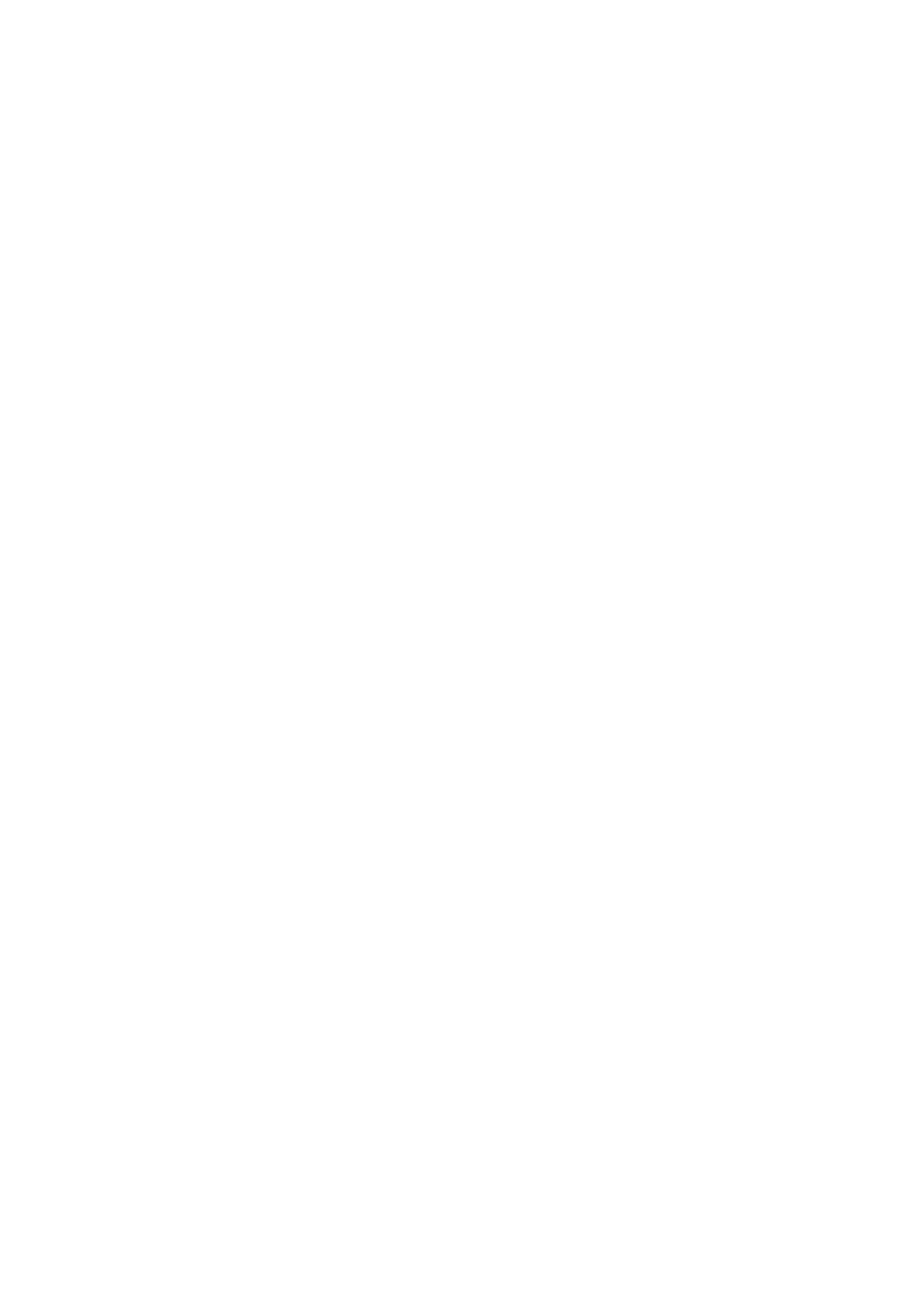# **NORTHERN TERRITORY OF AUSTRALIA**

As in force at 1 July 2007 \_\_\_\_\_\_\_\_\_\_\_\_\_\_\_\_\_\_\_\_

\_\_\_\_\_\_\_\_\_\_\_\_\_\_\_\_\_\_\_\_

### **STAMP DUTY ACT**

### **An Act relating to the imposition of stamp duty on certain instruments having a connection with the Northern Territory**

## **Part 1 Preliminary matters**

#### **1 Short title**

This Act may be cited as the *Stamp Duty Act*.

#### **2 Commencement**

This Act shall come into operation on 1 July 1978.

#### **3 Incorporation**

This Act is incorporated and shall be read as one with the *Taxation (Administration) Act*.

# **Part 2 Stamp duty provisions**

#### **4 Imposition of duty**

Subject to this Act, stamp duty is imposed on the instruments included in the classes of instruments specified in Schedule 1.

#### **5 Rate of duty**

The rate of stamp duty on an instrument included in a class of instruments specified in Schedule 1 is the rate specified in that Schedule in relation to that class of instruments.

#### **6 Exemptions**

(1) Stamp duty is not imposed on an instrument included in a class of instruments specified in section 8E or Schedule 2.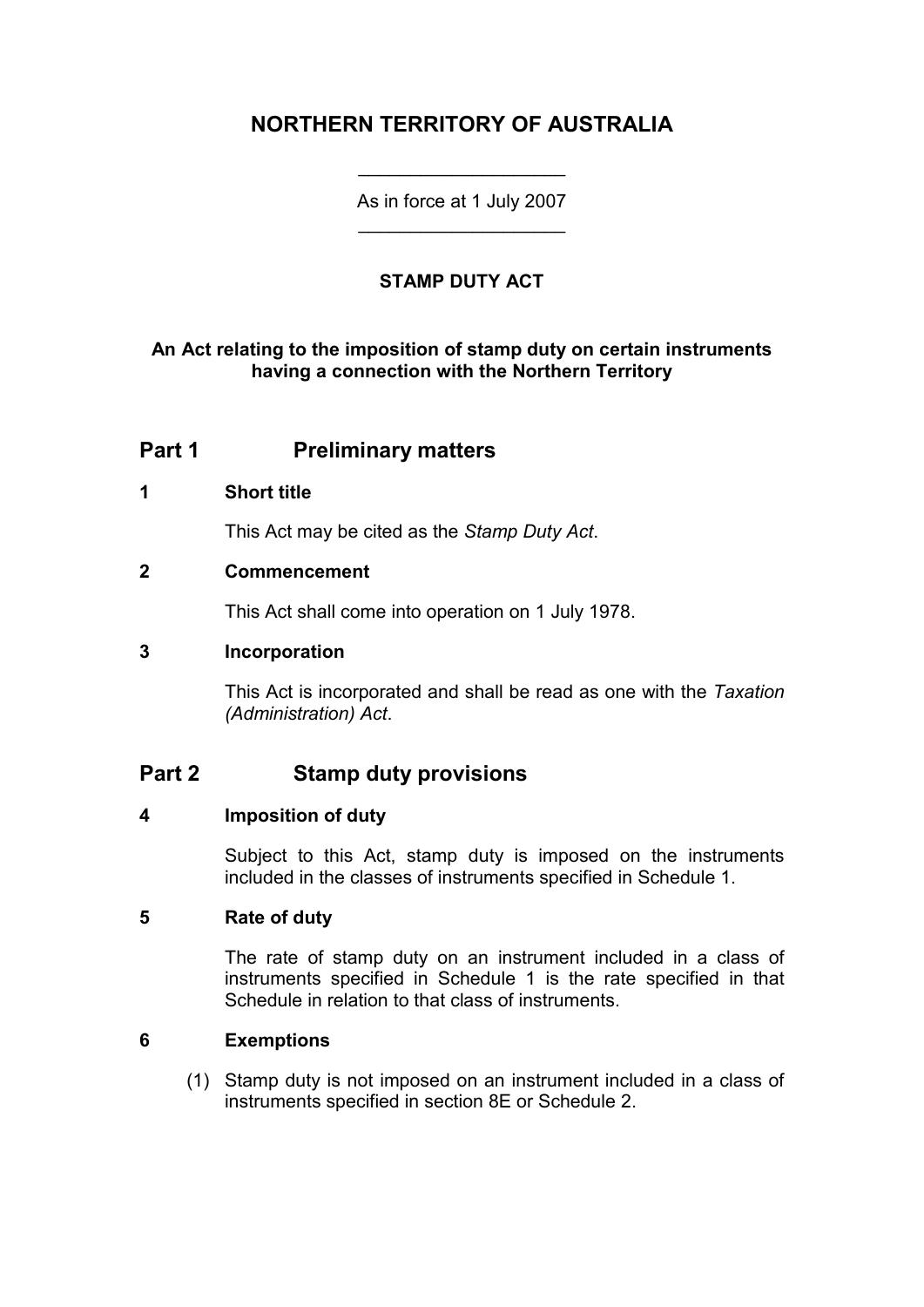- (2) Stamp duty is not imposed on an instrument for which an exemption from stamp duty is provided by the *Bankruptcy Act 1966* of the Commonwealth or the *Commonwealth Inscribed Stock Act 1911* of the Commonwealth.
- (3) Stamp duty is not imposed on an instrument included in a prescribed class of instruments executed by, or by an authority of, the Commonwealth or a State or another Territory prescribed for the purposes of this subsection.
- (4) Subject to this Act and the *Taxation (Administration) Act*, stamp duty is not imposed on an instrument that is a counterpart or copy of another instrument that has been duly stamped.
- (8) Except where other express provision is made by this or any other Act, stamp duty is not imposed by this Act on an instrument executed before the commencement of this Act.
- (12) For the purposes of this section an instrument shall be deemed to have been executed on the date on which the last party to the instrument appears to have executed it.
- (13) The Regulations may exempt a person from the whole or a part of the operation of this Act.

#### **6A Stamp duty on statutory corporations**

Stamp duty is imposed on an instrument executed by a statutory corporation except where the instrument is an instrument included in:

- (a) a class of instruments specified in Schedule 2; or
- (b) a class of instruments prescribed for the purposes of this section.

#### **6B Stamp duty on Government Business Divisions**

Despite any other Act, stamp duty is imposed on an instrument executed by a Government Business Division except where the instrument is an instrument included in:

- (a) a class of instruments specified in Schedule 2; or
- (b) a class of instruments prescribed for the purposes of this section.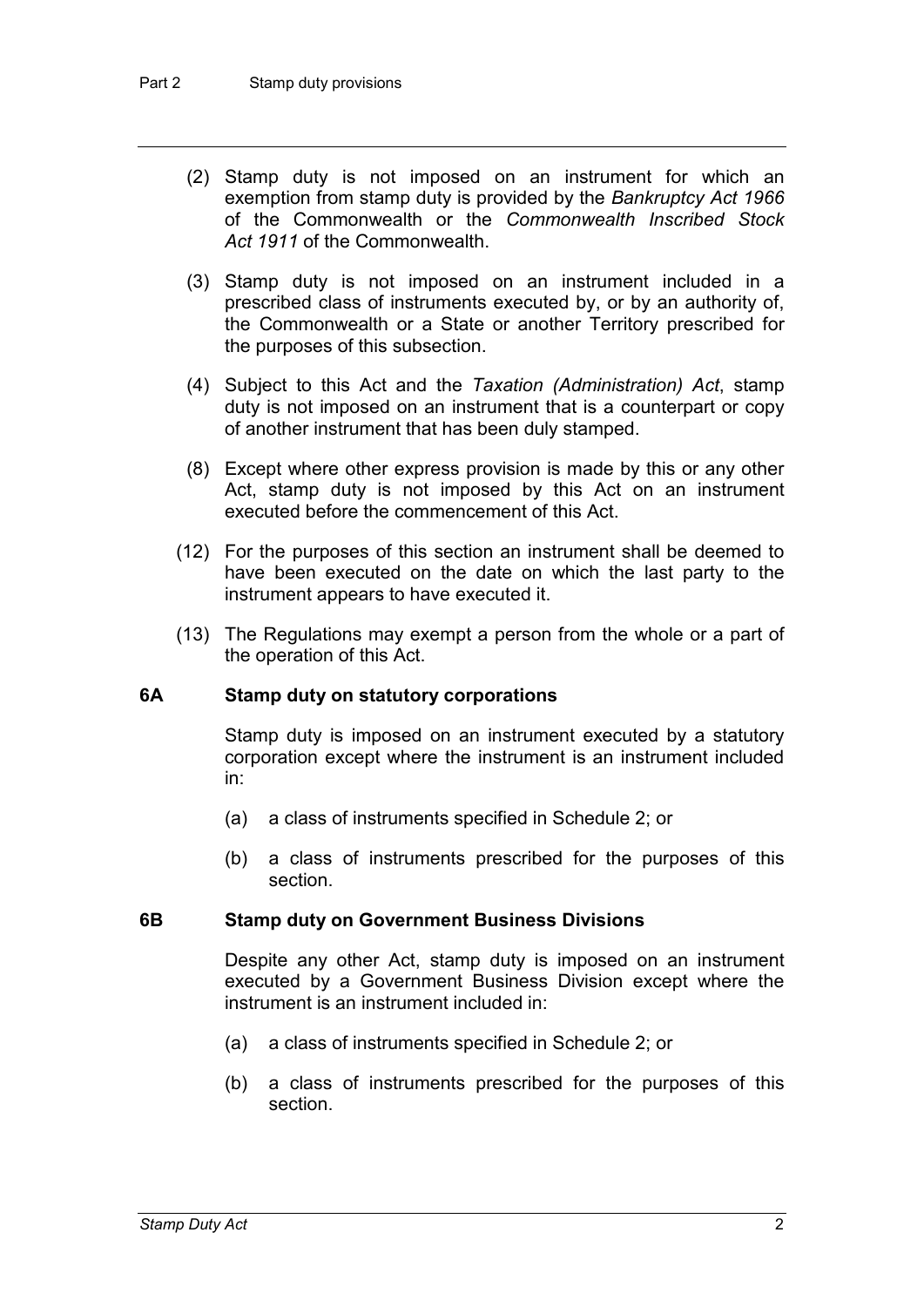#### **7 Duty to be rounded down**

Where an amount of stamp duty otherwise payable on any item specified in Schedule 1 is an amount that is not a multiple of 5 cents, the amount of stamp duty payable is the next lowest amount that is a multiple of 5 cents.

#### **8 Waiver of payment of small amounts**

- (1) Where an amount of stamp duty or an additional amount of duty payable by way of penalty under section 96 or 107 of the *Taxation (Administration) Act* that is otherwise payable is less than \$5, the Commissioner may waive payment of the amount.
- (2) If payment of an amount is waived, the instrument on which the amount would otherwise have been payable:
	- (a) must be marked as duly stamped; and
	- (b) is taken to be duly stamped.

#### **8A Assessing duty in certain circumstances**

- (1) Where dutiable property is conveyed to or by persons as joint tenants, for the purpose of assessing duty on the instruments effecting the conveyance, a reference in the instrument to joint tenants shall be read as a reference to tenants in common.
- (2) In assessing the duty payable on a conveyance, where there are improvements on the land the subject of the conveyance claimed by the conveyee to have been effected by him, or at his expense, the Commissioner may exclude from the total value or amount on which duty is to be assessed such value or amount as the Commissioner thinks fit in respect of the value or amount, as at the date of execution of that conveyance, of those improvements.

#### **8B Concession for first home owners**

(1) In this section:

*Australian citizen* has the same meaning as in the *First Home Owner Grant Act*.

**built** includes relocated from land on to other land and affixed to the other land.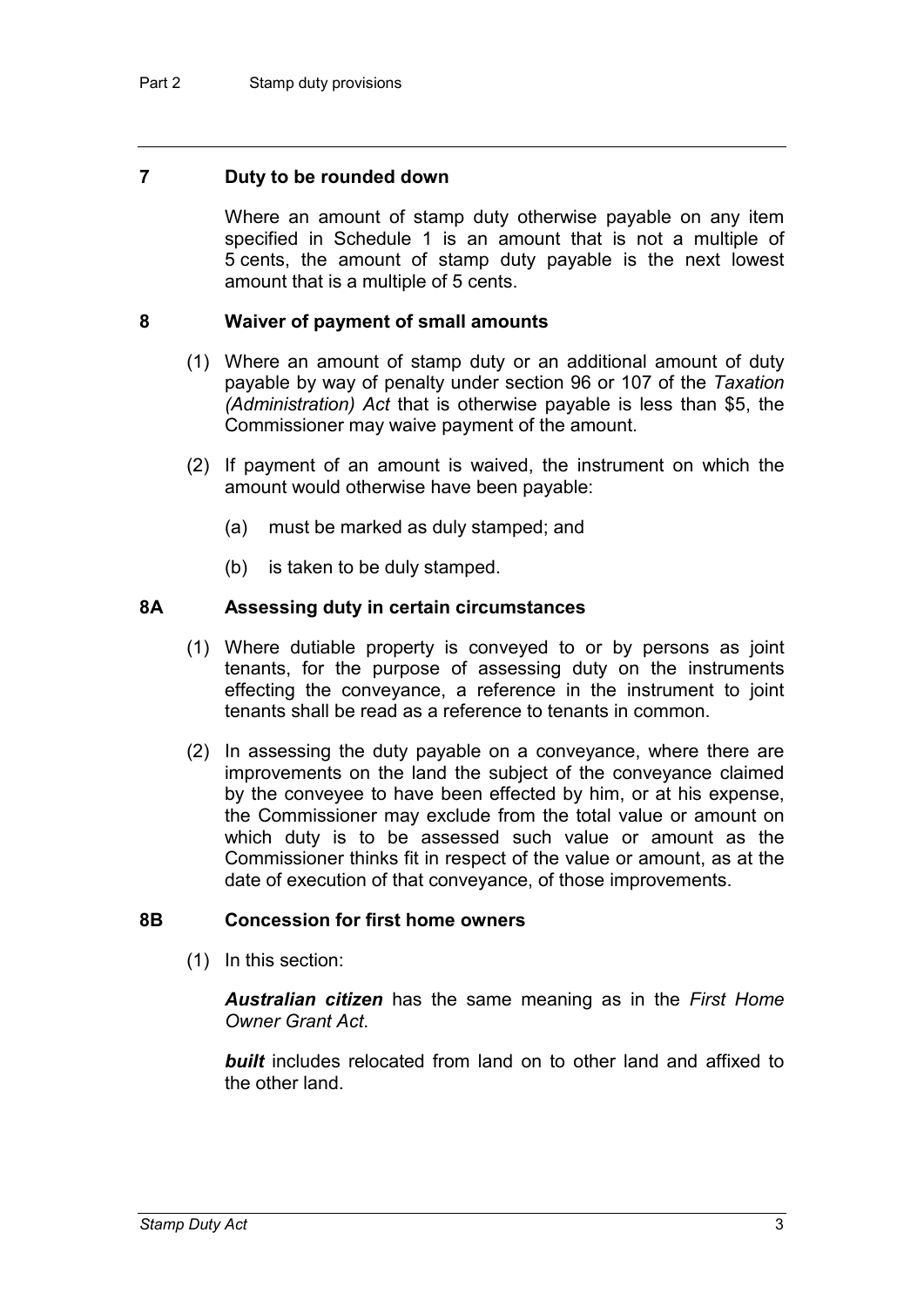*first home owner concession* means a concession from the payment of duty on the instruments effecting a conveyance of land equal to the lesser of:

- (a) the total amount of duty assessed as payable on the conveyance; or
- (b) the duty payable on a conveyance of land liable to ad valorem duty for a consideration, or unencumbered value, of \$350 000.

*home* has the same meaning as in the *First Home Owner Grant Act*.

*period for occupancy*, in relation to a conveyee, including a conveyee mentioned in subsection (4)(a), means:

- (a) for a home mentioned in subsection  $(2)(g)(i)$  the 12-month period or longer approved period applicable under that subsection; or
- (b) for a home mentioned in subsection  $(2)(g)(ii)$  the applicable period under subsection  $(2)(g)(ii)(B)(I)$  or  $(II)$ .

*permanent resident* has the same meaning as in the *First Home Owner Grant Act*.

#### *prescribed period* means:

- (a) a continuous period of 6 months; or
- (b) a shorter continuous period approved under subsection (12)(a).

#### *relevant interest* means:

- (a) an interest (other than a non-conforming interest) that is a relevant interest under section 5 of the *First Home Owner Grant Act*; or
- (b) an interest in residential property in a State or another Territory of the Commonwealth that is a relevant interest (but not a non-conforming interest) under a law of that State or Territory corresponding to the *First Home Owner Grant Act*.

*relevant time* means the time when the instruments effecting or evidencing a conveyance of land are executed.

*residential property* has the same meaning as in the *First Home Owner Grant Act*.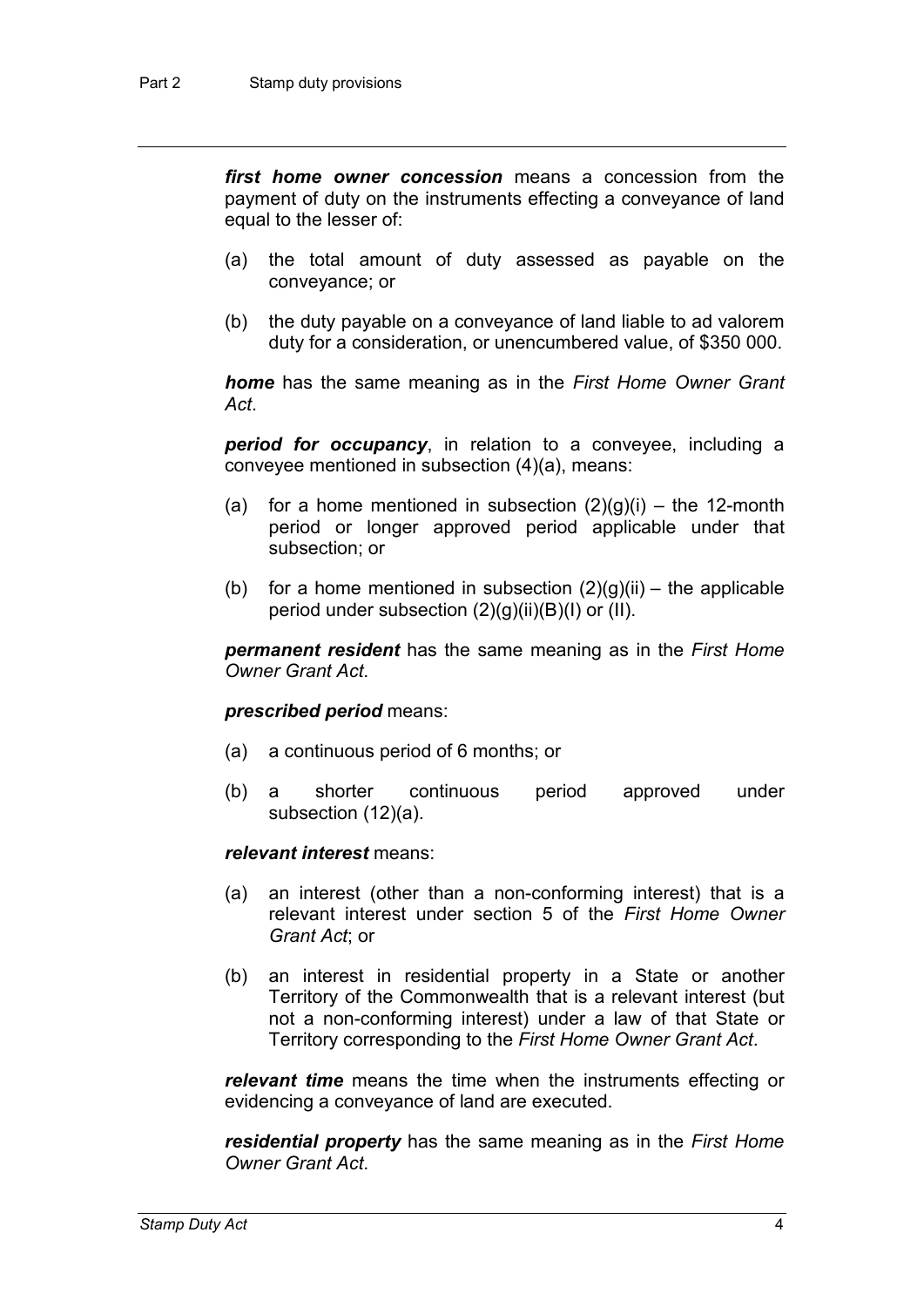- (1A) For this section, if the Commissioner is satisfied that, at the relevant time, a conveyee:
	- (a) is married but not cohabiting with the person to whom the conveyee is married; and
	- (b) has no intention of resuming cohabitation,

the person to whom the conveyee is married is not to be regarded as the conveyee's spouse.

- (2) A conveyee or, if there is more than one conveyee, all of the conveyees of a conveyance of land is or are entitled to the first home owner concession if:
	- (a) the conveyee or each of the conveyees is a natural person; and
	- (aa) the conveyee is, or, if there is more than one conveyee, at least one of the conveyees is, at least 18 years of age at the relevant time; and
	- (b) the conveyee or at least one of the conveyees is an Australian citizen or a permanent resident at the time of making the declaration mentioned in subsection (10); and
	- (c) the conveyee and his or her spouse or de facto partner at the relevant time have not, or all of the conveyees and their spouses or de facto partners at the relevant time have not, previously received the first home owner concession or a concession on duty under section 8B of this Act as in force before 20 August 2002; and
	- (d) the conveyee and his or her spouse or de facto partner at the relevant time have not, or all of the conveyees and their spouses or de facto partners at the relevant time have not, previously had a relevant interest in a residential property that was occupied by him, her or them as his, her or their residence; and
	- (da) the conveyee does not have, or none of the conveyees has, any beneficial interest in the land the subject of the conveyance; and
	- (e) the conveyee or all of the conveyees will acquire the whole beneficial interest in the land the subject of the conveyance; and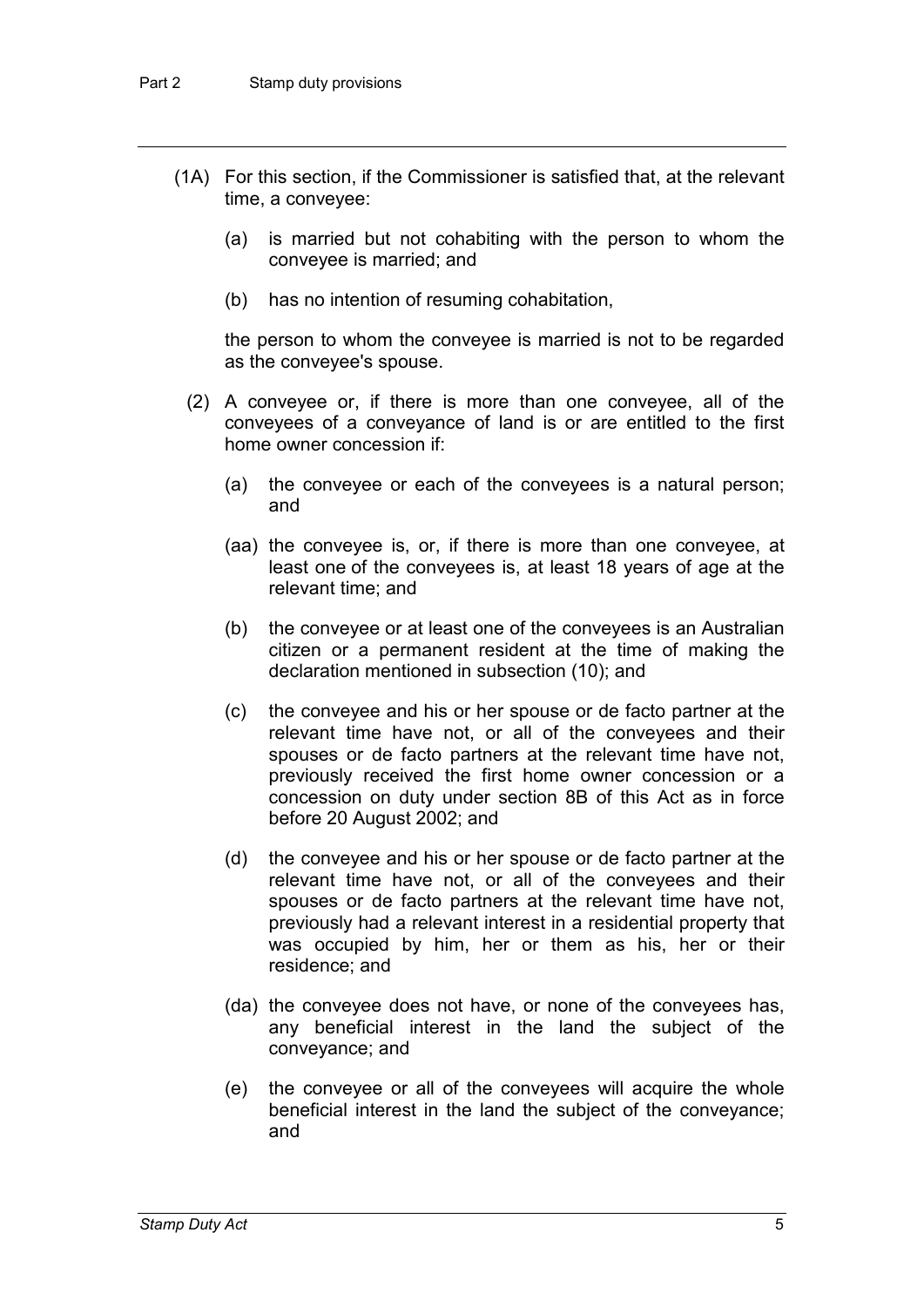- (f) the conveyee is not acquiring the land the subject of the conveyance, or none of the conveyees are acquiring the land the subject of the conveyance, in the capacity of a trustee; and
- (g) either:
	- (i) there is a home built on the land and the Commissioner is satisfied that the conveyee or conveyees will occupy or commence to occupy the home as his, her or their principal place of residence for the prescribed period within 12 months, or within a longer period approved by the Commissioner, after the relevant time; or
	- (ii) at the time the land was conveyed no home is built on the land and the Commissioner is satisfied that:
		- (A) a home will be built on the land within 3 years after the relevant time; and
		- (B) the conveyee or conveyees will occupy or commence to occupy the home as his, her or their principal place of residence for the prescribed period before:
			- (I) the expiry of the 3 year period referred to in subsubparagraph (A) or 12 months after the home is built, whichever period expires first; or
			- (II) the expiry of the longer period approved by the Commissioner.
- (3) For subsection (2)(c), if the Commissioner re-assesses the duty payable by the conveyee or conveyees under subsection (6) and the duty (and any penalty imposed) is paid, the conveyee is taken, or the conveyees are taken, not to have previously received the first home owner concession.
- (3A) For subsection (2)(d), if the Commissioner re-assesses the duty payable by the conveyee or conveyees under subsection (6) and the duty (and any penalty imposed) is paid, the conveyee is taken, or the conveyees are taken, not to have previously had a relevant interest in the residential property in respect of which the first home owner concession was received.
	- (4) If there is more than one conveyee and not all of the conveyees will be able to occupy a home on the land as their principal place of residence within the period for occupancy, the conveyees are (subject to subsection  $(2)(a)$ ,  $(aa)$ ,  $(b)$ ,  $(c)$ ,  $(d)$ ,  $(da)$ ,  $(e)$  and  $(f)$ )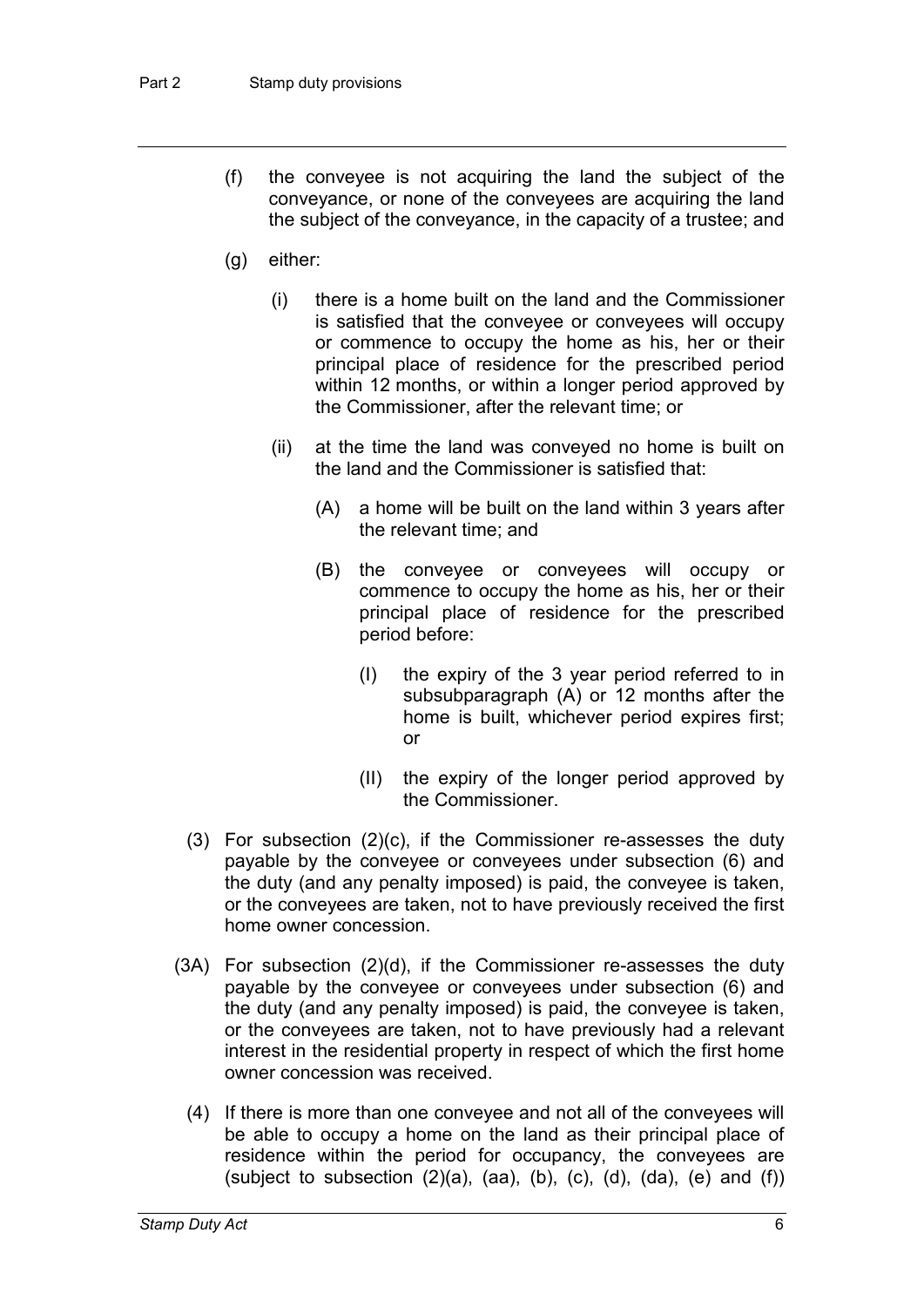entitled to the first home owner concession if the Commissioner is satisfied that:

- (a) at least one of the conveyees will be able to occupy or commence to occupy a home on the land as his or her principal place of residence for the prescribed period within the period for occupancy; and
- (b) there are special reasons why the other conveyee or conveyees will not be able to occupy a home on the land as his, her or their principal place of residence within the period for occupancy,

and, if so, this section applies to the conveyees as if they satisfied the entitlement criteria specified in subsection (2)(g).

- (5) If a conveyee fails or conveyees fail to occupy a home on the land as his, her or their principal place of residence:
	- (a) within the period for occupancy; or
	- (b) for the prescribed period in accordance with this section,

the conveyee or conveyees must, within 30 days after the date on which it first became apparent that the failure would occur, notify in writing the Commissioner of his, her or their failure to do so.

Penalty: 50 penalty units.

- (6) If a conveyee fails or conveyees fail to occupy a home on the land as his, her or their principal place of residence:
	- (a) within the period for occupancy; or
	- (b) for the prescribed period in accordance with this section,

the Commissioner must amend the assessment of duty imposed on the conveyance to re-assess duty payable by the conveyee or conveyees as if the conveyee or conveyees were not eligible for the first home owner concession unless, in the opinion of the Commissioner, there are special reasons not to amend the assessment.

(7) Section 97, other than subsection (1), of the *Taxation (Administration) Act* applies to and in relation to amending an assessment under subsection (6).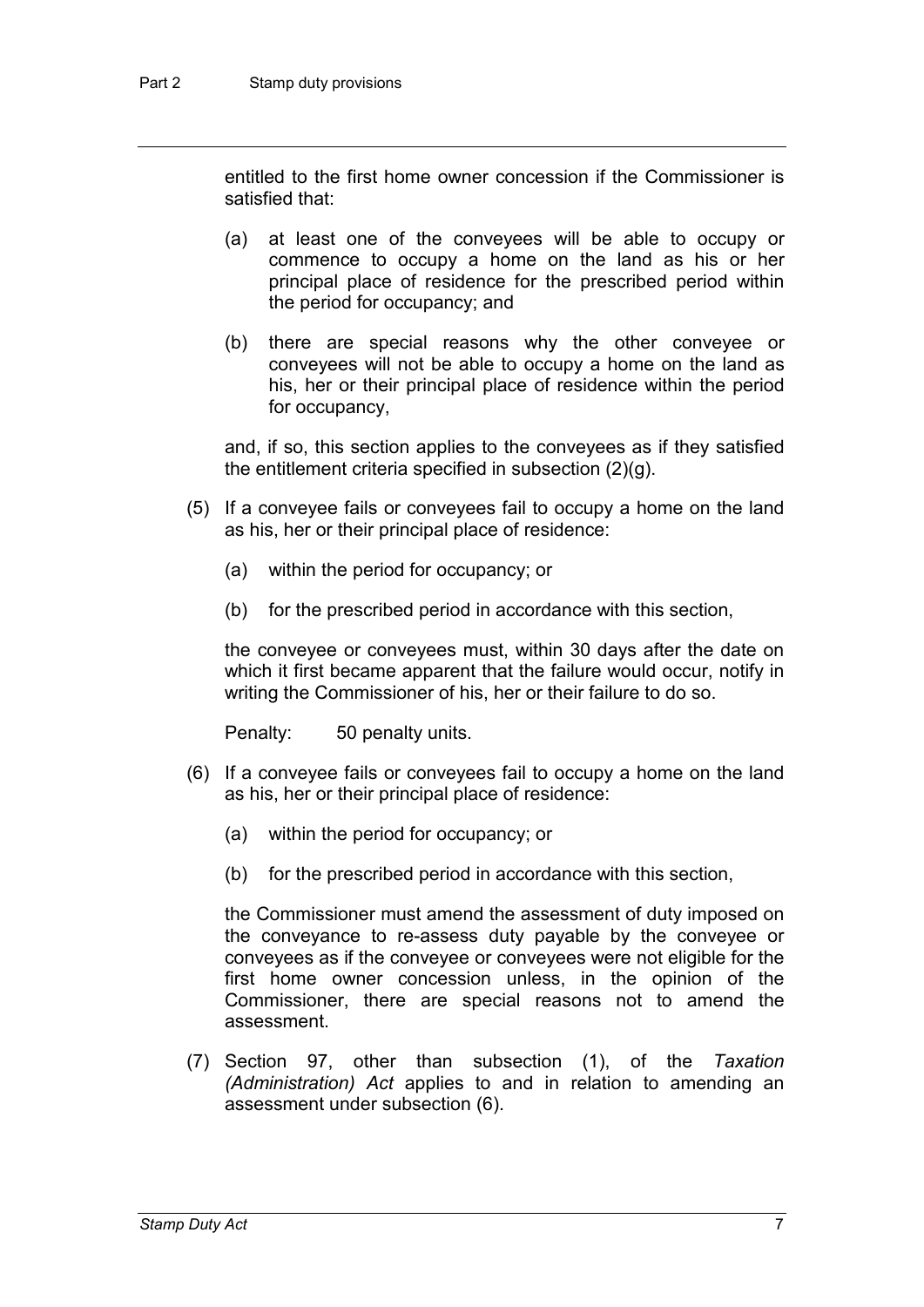- (8) This section applies in relation to the acquisition by a person, other than the Chief Executive Officer (Housing), of an interest in land under a scheme administered by the Chief Executive Officer (Housing) under section 22 or 24 of the *Housing Act* as if:
	- (a) if the person is acquiring the interest alone the person were acquiring 100% of the land; or
	- (b) if 2 or more persons are acquiring the interest the persons were acquiring 100% of the land in the same proportions as they are acquiring the interest.
- (9) If a person is acquiring land or an interest in land in the capacity of guardian of a person under a legal disability, this section applies in relation to that acquisition, and entitlement to the first home owner concession in respect of that acquisition is determined, as if the person under the legal disability were the conveyee of the land or interest in the land and, for that purpose:
	- (a) a reference to a conveyee in this section includes a reference to the person under the legal disability; and
	- (b) the person under the legal disability is taken to be the person who receives the first home owner concession (and not his or her guardian).
- (10) A person claiming the first home owner concession, and his or her spouse or de facto partner, must give to the Commissioner a declaration, in the approved form, providing the information relating to the claim that the Commissioner requires.
- (11) The Commissioner may exempt a conveyee from the requirement of subsection (2)(aa) if the Commissioner is satisfied that the conveyance of land does not form part of a scheme to circumvent limitations on, or requirements affecting, eligibility for or entitlement to a first home owner concession.
- (11A) If the Commissioner has refused to exempt a conveyee under subsection (11), the conveyee is taken not to have had a relevant interest in the residential property for which the conveyee did not receive the first home owner concession.
	- (12) The Commissioner may approve the following periods only if satisfied there are special reasons to do so:
		- (a) a shorter prescribed period mentioned in subsection  $(2)(g)(i)$ or (ii)(B);
		- (b) a longer period mentioned in subsection  $(2)(g)(i)$  or  $(ii)(B)(II)$ .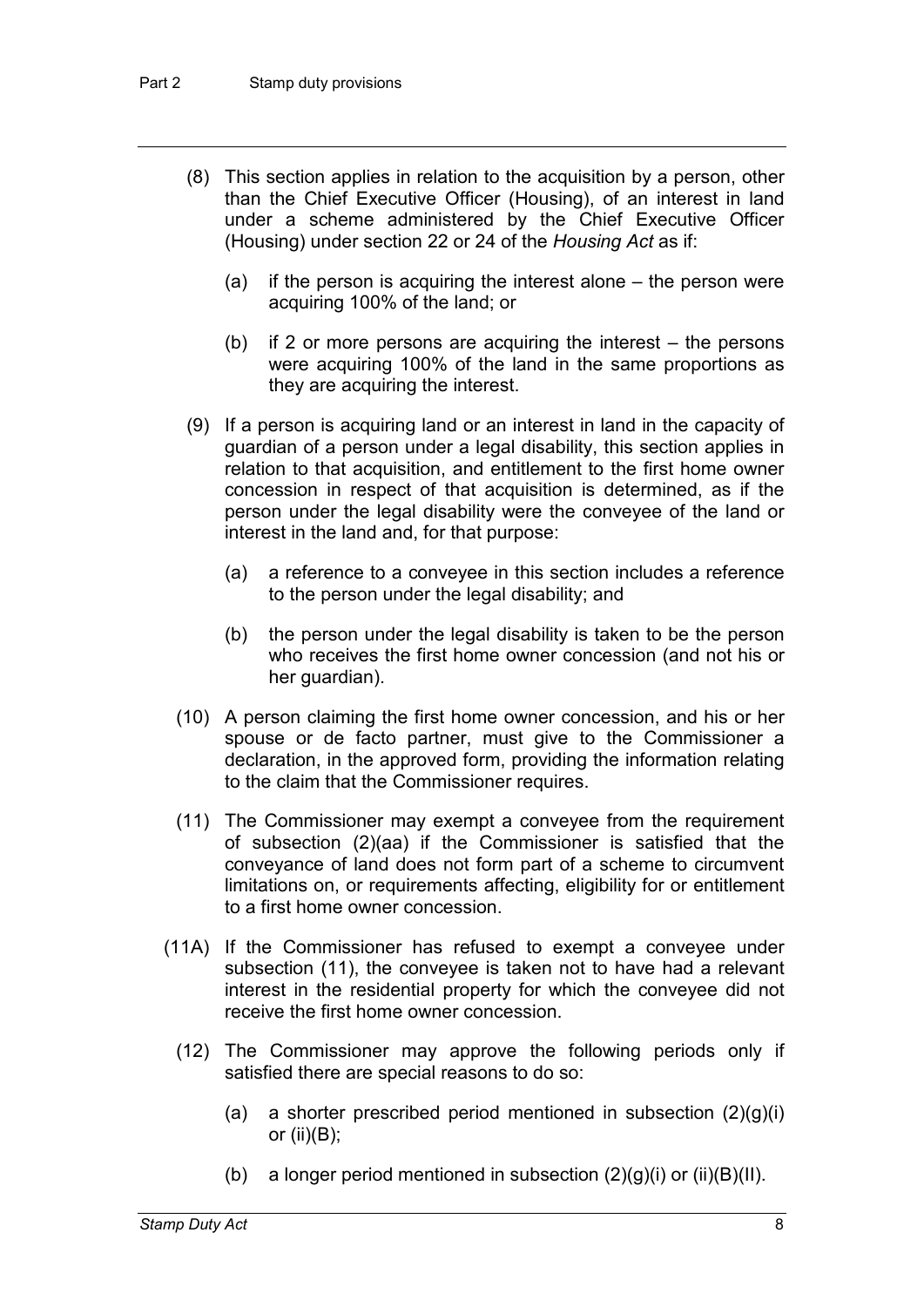#### **8C Rebate for principal place of residence**

(1) In this section:

*built* has the same meaning as in section 8B.

*home* has the same meaning as in section 8B.

#### *prescribed period* means:

- (a) a continuous period of 6 months; or
- (b) a shorter continuous period approved under subsection (10)(a).

*principal place of residence rebate* means a concession from the payment of duty on the instruments effecting a conveyance of land equal to the lesser of:

- (a) the total amount of duty assessed as payable on the conveyance; or
- (b) \$2 500.
- (2) A conveyee or, if there is more than one conveyee, all of the conveyees of a conveyance of land is or are entitled to the principal place of residence rebate if:
	- (a) the conveyee or each of the conveyees is a natural person; and
	- (b) the conveyee is or the conveyees are not eligible for a first home owner concession under section 8B; and
	- (ba) the conveyee does not have, or none of the conveyees has, any beneficial interest in the land the subject of the conveyance; and
	- (c) the conveyee or all of the conveyees will acquire the whole beneficial interest in the land the subject of the conveyance; and
	- (d) the conveyee is not acquiring the land the subject of the conveyance, or none of the conveyees are acquiring the land the subject of the conveyance, in the capacity of a trustee; and
	- (e) either:
		- (i) there is a home built on the land and the Commissioner is satisfied that the conveyee or conveyees will occupy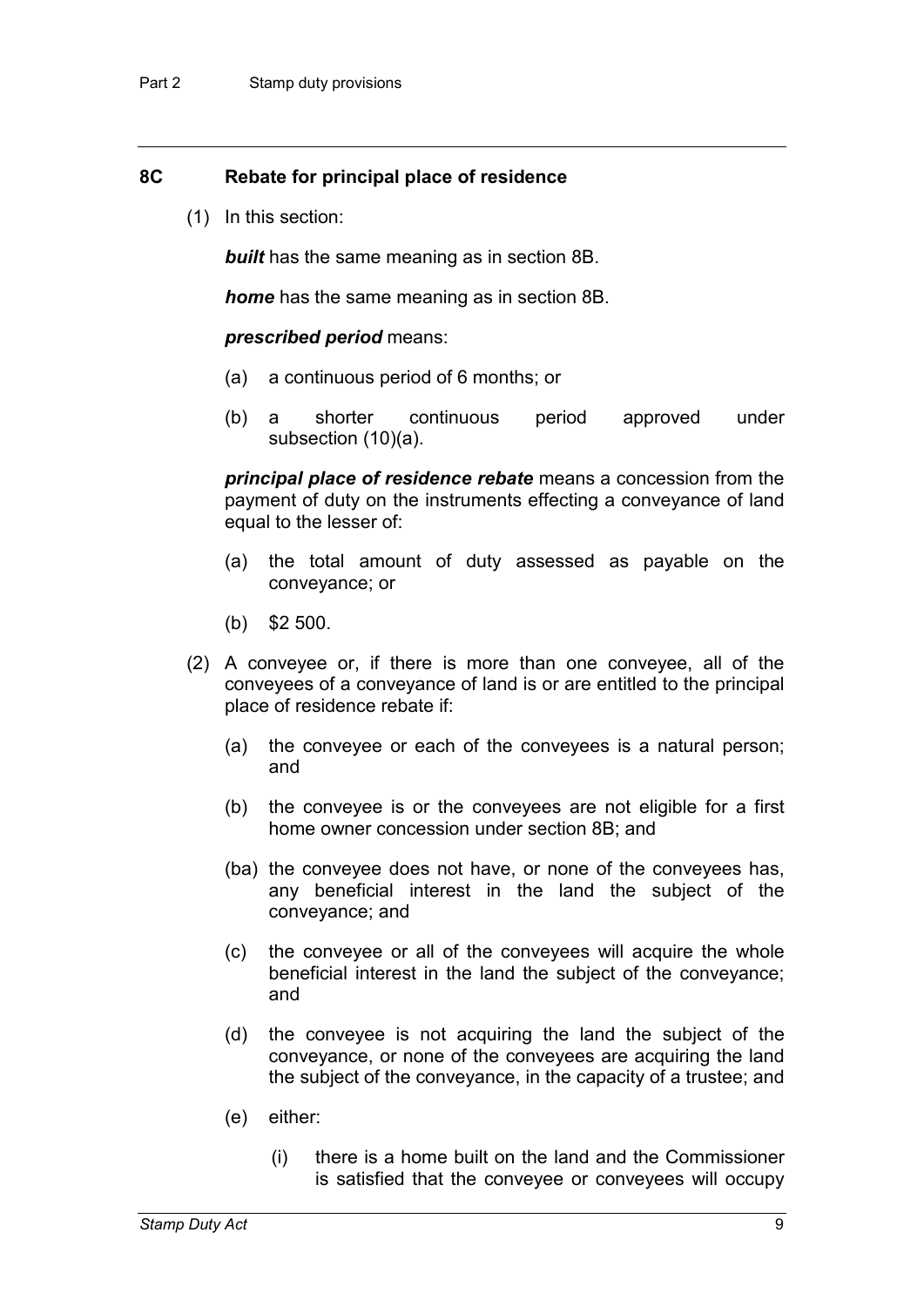or commence to occupy the home as his, her or their principal place of residence for the prescribed period within 12 months, or within a longer period approved by the Commissioner, after the execution of the instruments evidencing the conveyance; or

- (ii) at the time the land was conveyed no home is built on the land and the Commissioner is satisfied that:
	- (A) a home will be built on the land within 3 years after the execution of the instruments evidencing the conveyance; and
	- (B) the conveyee or conveyees will occupy or commence to occupy the home as his, her or their principal place of residence for the prescribed period before:
		- (I) the expiry of the 3 year period referred to in subsubparagraph (A) or 12 months after the home is built, whichever period expires first; or
		- (II) the expiry of the longer period approved by the Commissioner.
- (3) If there is more than one conveyee and not all of the conveyees will be able to occupy a home on the land as their principal place of residence within the period referred to in subsection (2)(e), the conveyees are (subject to subsection  $(2)(a)$ ,  $(b)$ ,  $(ba)$ ,  $(c)$  and  $(d)$ ) entitled to the principal place of residence rebate if the Commissioner is satisfied that:
	- (a) at least one of the conveyees will be able to occupy or commence to occupy a home on the land as his or her principal place of residence for the prescribed period within the period referred to in subsection (2)(e); and
	- (b) there are special reasons why the other conveyee or conveyees will not be able to occupy a home on the land as his, her or their principal place of residence within the period referred to in subsection (2)(e),

and, if so, this section applies to the conveyees as if they satisfied the entitlement criteria specified in that paragraph.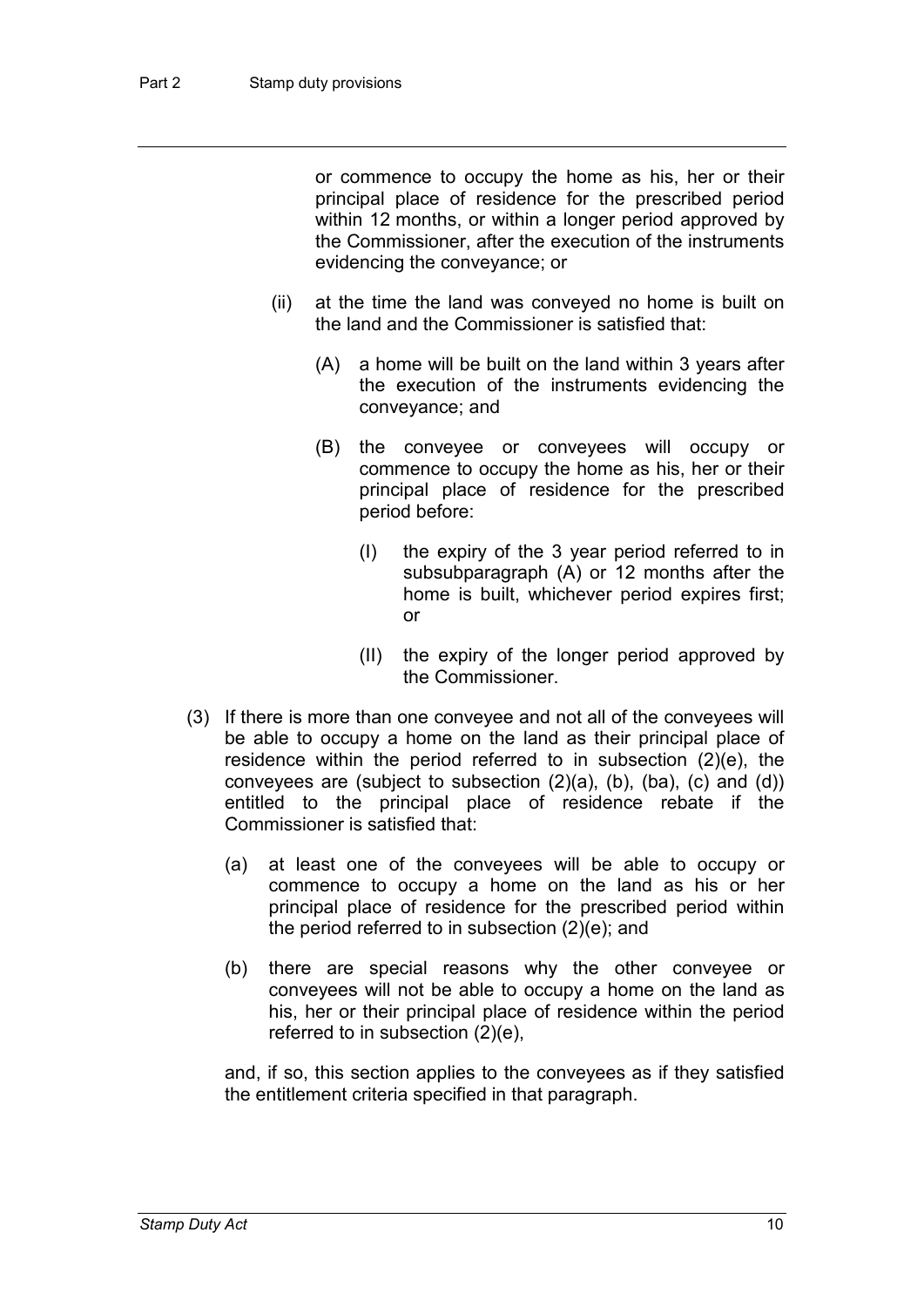- (4) If a conveyee fails or conveyees fail to occupy a home on the land as his, her or their principal place of residence:
	- (a) within the period referred to in subsection (2)(e) (including that paragraph as applied by subsection (3)); or
	- (b) for the prescribed period in accordance with this section,

the conveyee or conveyees must, within 30 days after the date on which it first became apparent that the failure would occur, notify in writing the Commissioner of his, her or their failure to do so.

Penalty: 50 penalty units.

- (5) If a conveyee fails or conveyees fail to occupy a home on the land as his, her or their principal place of residence:
	- (a) within the period referred to in subsection (2)(e) (including that paragraph as applied by subsection (3)); or
	- (b) for the prescribed period in accordance with this section,

the Commissioner must amend the assessment of duty imposed on the conveyance to re-assess duty payable by the conveyee or conveyees as if the conveyee or conveyees were not eligible for the principal place of residence rebate unless, in the opinion of the Commissioner, there are special reasons for not amending the assessment.

- (6) Section 97, other than subsection (1), of the *Taxation (Administration) Act* applies to and in relation to amending an assessment under subsection (5).
- (7) This section applies in relation to the acquisition by a person, other than the Chief Executive Officer (Housing), of an interest in land under a scheme administered by the Chief Executive Officer (Housing) under section 22 or 24 of the *Housing Act* as if:
	- (a) if the person is acquiring the interest alone the person were acquiring 100% of the land; or
	- (b) if 2 or more persons are acquiring the interest the persons were acquiring 100% of the land in the same proportions as they are acquiring the interest.
- (8) If a person is acquiring land or an interest in land in the capacity of guardian of a person under a legal disability, this section applies in relation to that acquisition, and entitlement to the principal place of residence rebate in respect of that acquisition is determined, as if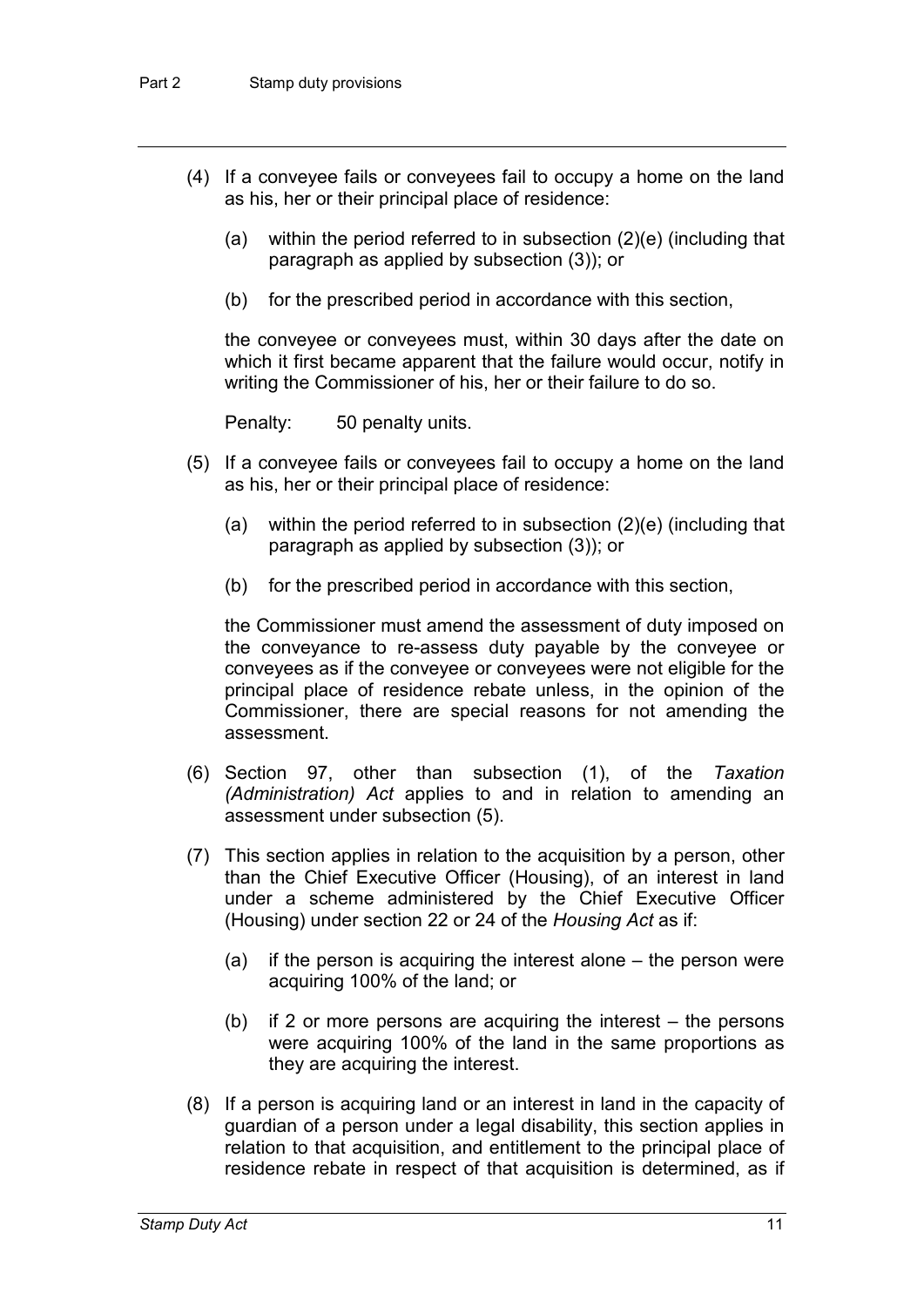the person under the legal disability were the conveyee of the land or interest in the land and, for that purpose a reference to a conveyee in this section includes a reference to the person under the legal disability.

- (9) A person claiming the principal place of residence rebate must give to the Commissioner a declaration, in the approved form, providing the information relating to the claim that the Commissioner requires.
- (10) The Commissioner may approve the following periods only if satisfied there are special reasons to do so:
	- (a) a shorter prescribed period mentioned in subsection (2)(e)(i) or (ii) $(B)$ ;
	- (b) a longer period mentioned in subsection  $(2)(e)(i)$  or  $(ii)(B)(II)$ .

#### **8E Exemption from duty on conveyance of family farming property to family members, family companies or family trusts**

(1) In this section:

*beneficiary* includes a person in whom the trustee may determine to vest the whole or part of the trust property and a person in whom the whole or part of the trust property vests if the trustee does not make such a determination.

*convey* includes agree to convey.

*family member*, in relation to a person means any of the following:

- (a) the spouse of the person;
- (b) a child or other remoter lineal descendant of the person;
- (c) an adopted child or a stepchild of the person;
- (d) a lineal descendant of an adopted child or stepchild of the person;
- (e) a sibling of the person;
- (f) a lineal descendant of a sibling of the person;
- (g) the spouse of a family member referred to in paragraphs (b) to (f).

#### *farming purposes* means:

(a) the business of primary production; or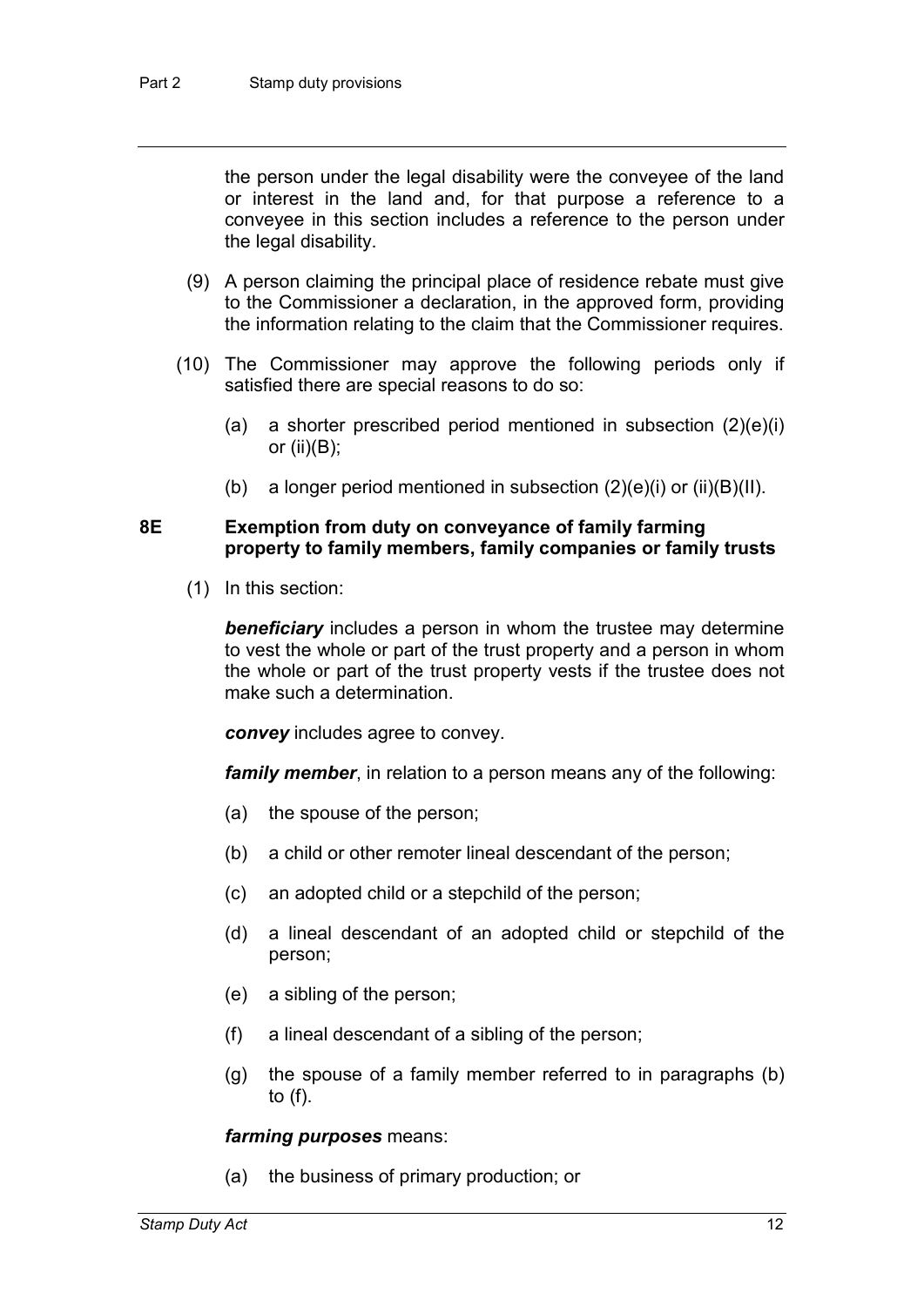(b) a prescribed purpose.

*prescribed property* means property used solely or principally for farming purposes and includes an interest or estate in prescribed property.

#### *primary production* means:

- (a) the growing or rearing of plants (including trees, fungi and any crop) for the purpose of selling them, parts of them or their produce; or
- (b) the breeding, rearing or maintenance of living creatures for the purpose of:
	- (i) selling them (or their progeny) for food;
	- (ii) the production or collection of their skins, shells or bodily produce; or
	- (iii) selling parts of them or their skins, shells or bodily produce.

*scheme* has the same meaning as in section 4B(1) of the *Taxation (Administration) Act*.

*spouse* includes a de facto partner.

- (2) Subject to section 8F, if a natural person, company or trustee (whether a natural person or company) conveys prescribed property to one or more family members, family companies or family trusts in accordance with this section, stamp duty is not imposed on the instrument effecting the conveyance.
- (2A) Subsection (2) applies if the conveyance of prescribed property is by a natural person who does not hold the property as trustee and the property is conveyed to one or more of the following:
	- (a) a family member of the conveyor if the family member will not hold the property as trustee;
	- (b) a company that will not hold the property as trustee if:
		- (i) all the shareholders are family members of the conveyor; and
		- (ii) no shareholder holds or will hold any shares in the company as trustee;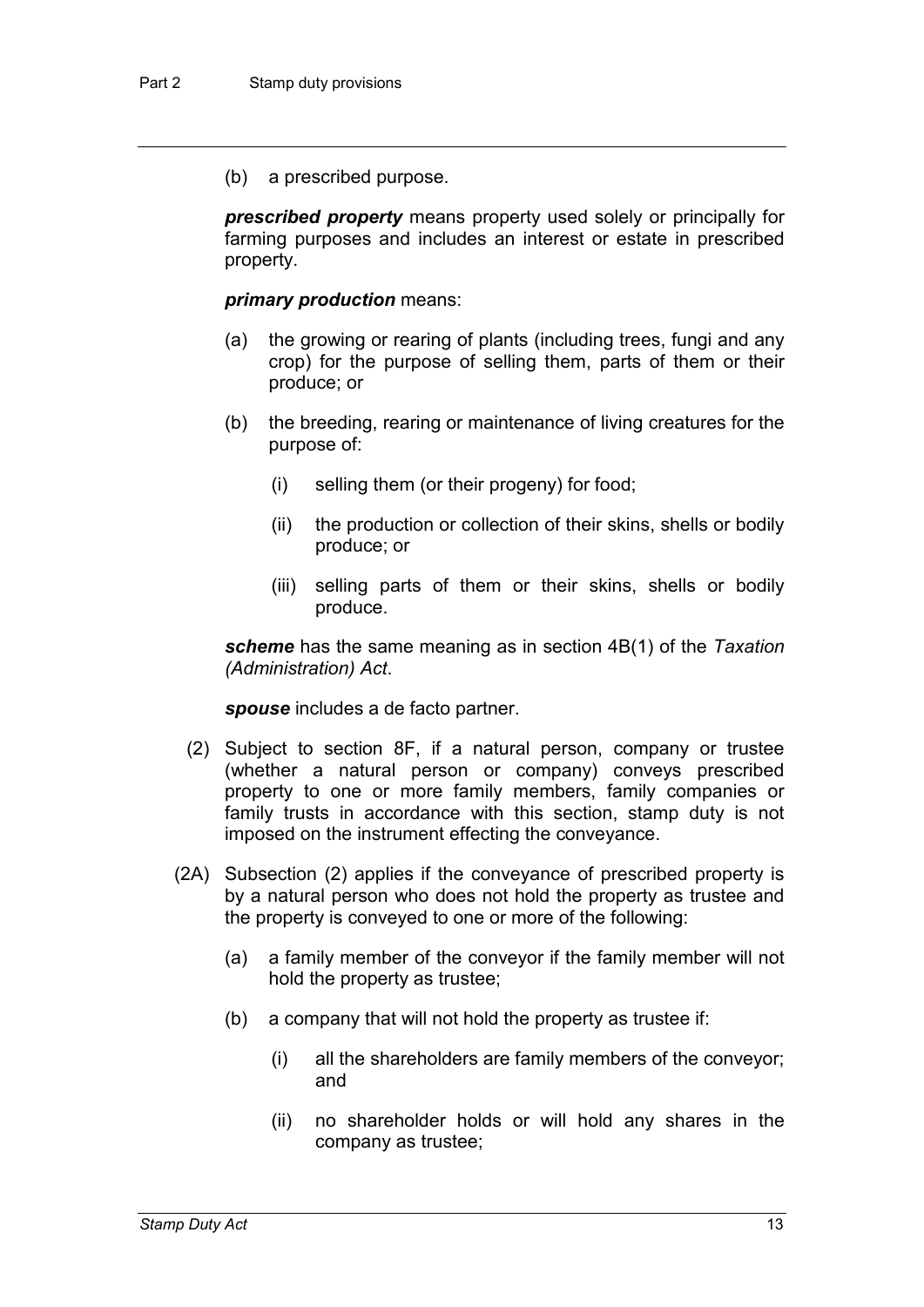- (c) a person who will hold the property as trustee if:
	- (i) all the beneficiaries of the trust are family members of the conveyor; and
	- (ii) the trust deed includes provisions, that cannot be altered, specifying only family members of the conveyor may be beneficiaries of the trust and no beneficiary may be the trustee of another trust.
- (2B) Subsection (2) applies if the conveyance of prescribed property is by a company that does not hold the property as trustee (the *conveyor company*) and the property is conveyed to one or more of the following:
	- (a) a family member of all the shareholders of the conveyor company if the family member will not hold the property as trustee;
	- (b) a company that will not hold the property as trustee (the *conveyee company*) if:
		- (i) all the shareholders of the conveyee company are family members of all the shareholders of the conveyor company; and
		- (ii) no shareholder of the conveyee company holds or will hold any shares in that company as trustee;
	- (c) a person who will hold the property as trustee if:
		- (i) all the beneficiaries of the trust are family members of all the shareholders of the conveyor company; and
		- (ii) the trust deed includes provisions, that cannot be altered, specifying only family members of the shareholders of the conveyor company may be beneficiaries of the trust and no beneficiary may be the trustee of another trust.
- (2C) Subsection (2) applies if the conveyance of prescribed property is by a person who holds the property as trustee of a trust (the *conveyor trust*) and the property is conveyed to one or more of the following:
	- (a) a family member of all the beneficiaries of the conveyor trust if the family member will not hold the property as trustee;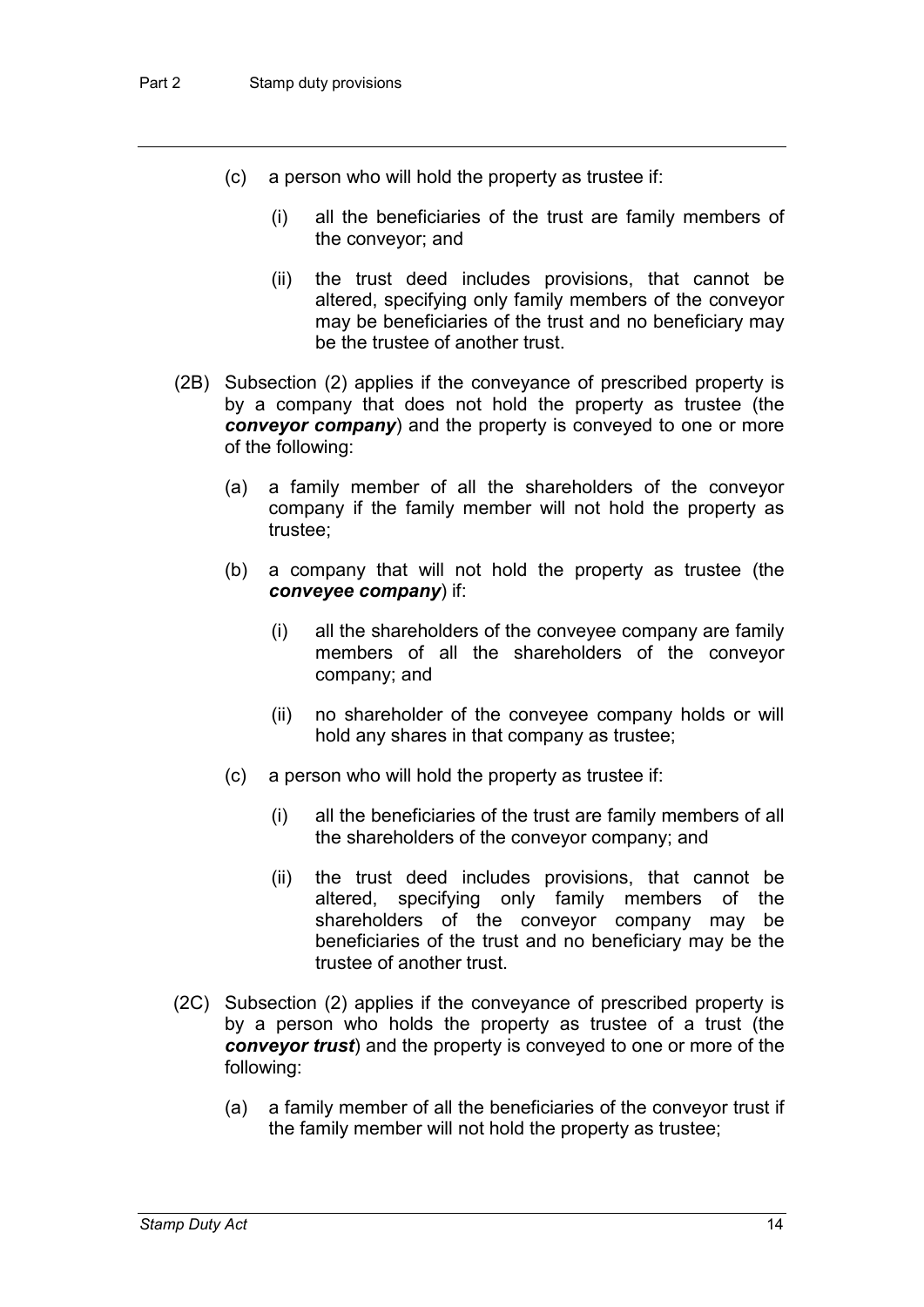- (b) a company that will not hold the property as trustee if:
	- (i) all the shareholders are family members of all the beneficiaries of the conveyor trust; and
	- (ii) no shareholder holds or will hold any shares in the company as trustee;
- (c) a person who will hold the property as trustee of a trust (the *conveyee trust*) if:
	- (i) all the beneficiaries of the conveyee trust are family members of all the beneficiaries of the conveyor trust; and
	- (ii) the trust deed includes provisions, that cannot be altered, specifying only family members of the beneficiaries of the conveyor trust may be beneficiaries of the conveyee trust and no beneficiary may be the trustee of another trust.
- (3) Subsection (2) does not apply:
	- (a) if the Commissioner is satisfied the conveyance arises from a scheme with the principal purpose of taking advantage of the benefit of the exemption from stamp duty;
	- (c) unless the conveyee or conveyees intend to use the prescribed property solely or principally for farming purposes;
	- (d) if the instrument also conveys property that is not prescribed property; or
	- (e) unless the prescribed conditions, if any, are complied with.
- (4) If an instrument that conveys prescribed property is exempt from stamp duty under this section and the next conveyance of the same, or part of the same, prescribed property in accordance with this section occurs within 5 years after the date of the instrument, the exemption from stamp duty allowed under this section does not apply to that subsequent conveyance.
- (5) The exemption from stamp duty allowed under this section does not apply to instruments executed before the commencement of the *Stamp Duty Amendment Act 1999*.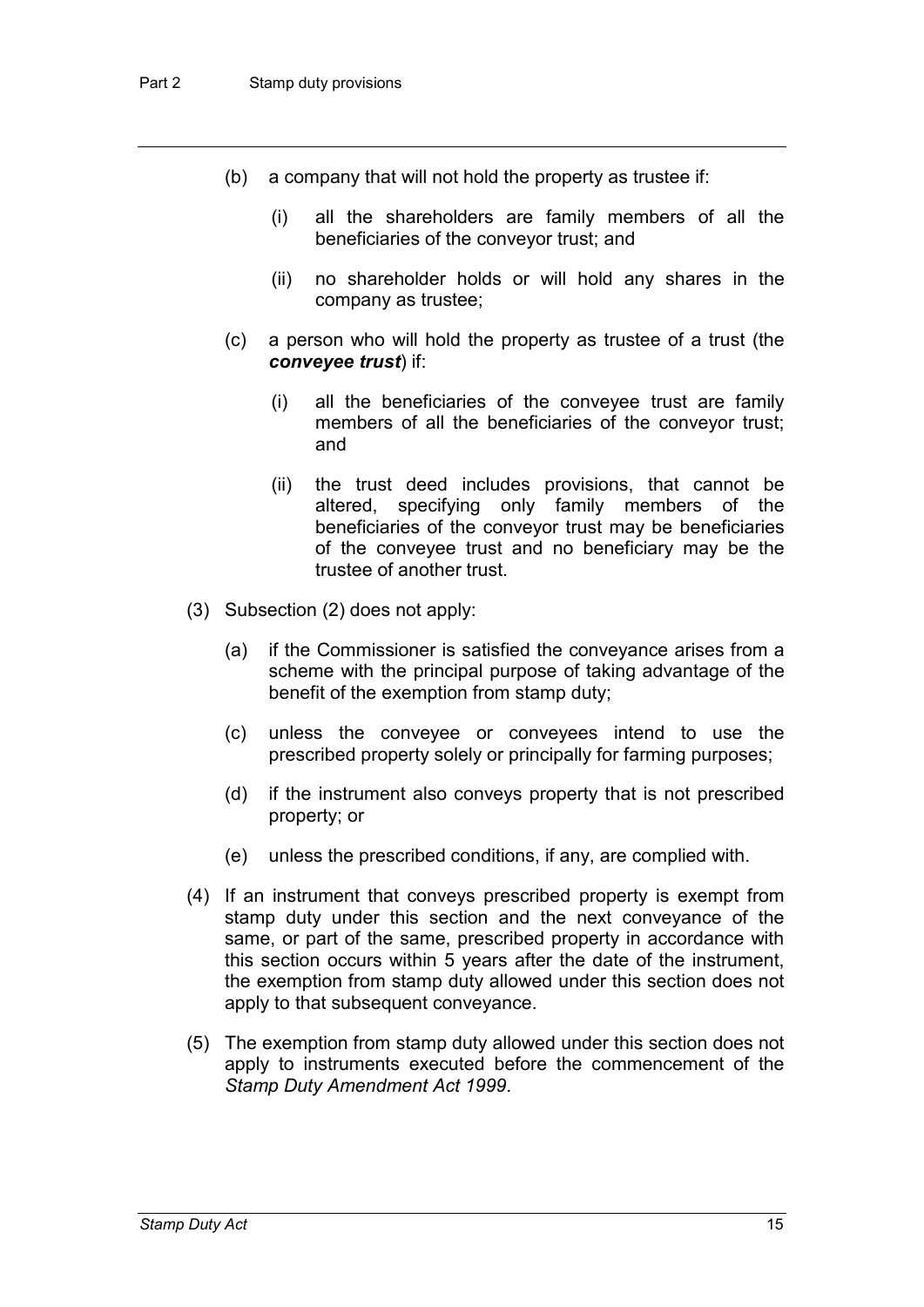#### **8F Application for exemption allowed under section 8E**

- (1) A person or persons to whom prescribed property referred to in section 8E is conveyed must apply to the Commissioner for the exemption from stamp duty allowed under that section.
- (2) The application under subsection (1) is to be in the approved form.
- (3) In determining the application, the Commissioner may request an applicant to provide further information to support the application.
- (4) If the Commissioner is satisfied that the instrument effecting the conveyance is an instrument to which the exemption allowed under section 8E applies, the instrument is exempt from stamp duty.

#### **8G Refund of duty paid on certain matrimonial property settlements**

(1) In this section:

*matrimonial property* means dutiable property that belongs to the parties to a marriage or to either of them.

- (2) If duty imposed on an instrument effecting a conveyance of matrimonial property from a person to his or her spouse or former spouse has been paid under this Act and, within 12 months after the property is conveyed, orders that relate to the distribution of the matrimonial property between the person and his or her spouse that are consistent with the terms of the conveyance are made under Part VIII of the *Family Law Act 1975* of the Commonwealth and sealed by the Family Court, the Commissioner must refund to the person who paid the duty an amount equal to the duty paid.
- (3) A refund of stamp duty allowed under this section does not apply to instruments executed before the day on which the Administrator's assent to the *Stamp Duty Amendment Act 2002* is declared.

#### **8H Meaning of** *managed investment scheme conveyance*

(1) In this section:

*custodian* means a corporation appointed under section 601FB of the Corporations Act 2001 to hold the property of a registered scheme as agent for the responsible entity of the registered scheme.

*registered scheme* has the same meaning as in the Corporations Act 2001.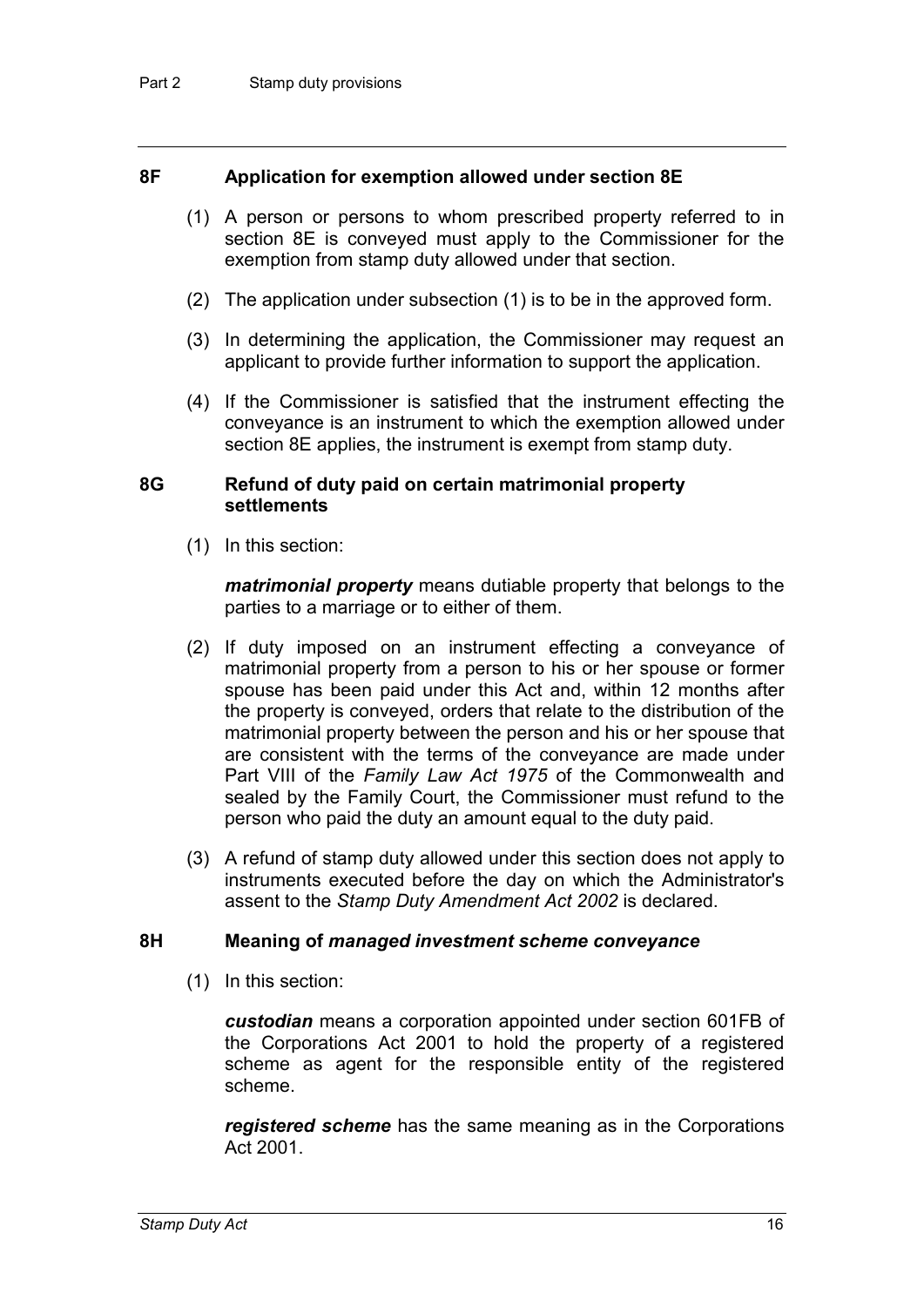*responsible entity* has the same meaning as in the Corporations Act 2001.

*scheme property* means the dutiable property of a registered scheme held by a person as the responsible entity of the registered scheme or as a custodian for the responsible entity of the registered scheme.

- (2) Each of the following transactions is a managed investment scheme conveyance:
	- (a) a conveyance of dutiable property from a person as vendor to the custodian for a responsible entity of a registered scheme, where:
		- (i) the conveyance is made pursuant to an agreement for the conveyance of the dutiable property between the person as vendor and the responsible entity as purchaser;
		- (ii) the dutiable property is acquired by the responsible entity as scheme property; and
		- (iii) the agreement has been stamped with ad valorem duty;
	- (b) a conveyance of dutiable property that is either from the responsible entity of a registered scheme to the custodian for that responsible entity or from the custodian of a responsible entity of a registered scheme to that responsible entity, where:
		- (i) the dutiable property is scheme property of that registered scheme; and
		- (ii) the conveyance is not part of an arrangement under which:
			- (A) the scheme property or an interest in the scheme property ceases to be scheme property; or
			- (B) the members of the registered scheme do not have the same trust interest in the scheme property after the conveyance of that property as they had immediately before the arrangement was entered into;
	- (c) a conveyance of dutiable property that is scheme property which is a consequence of the retirement of the responsible entity or custodian of a registered scheme or the appointment of a new responsible entity or custodian of the registered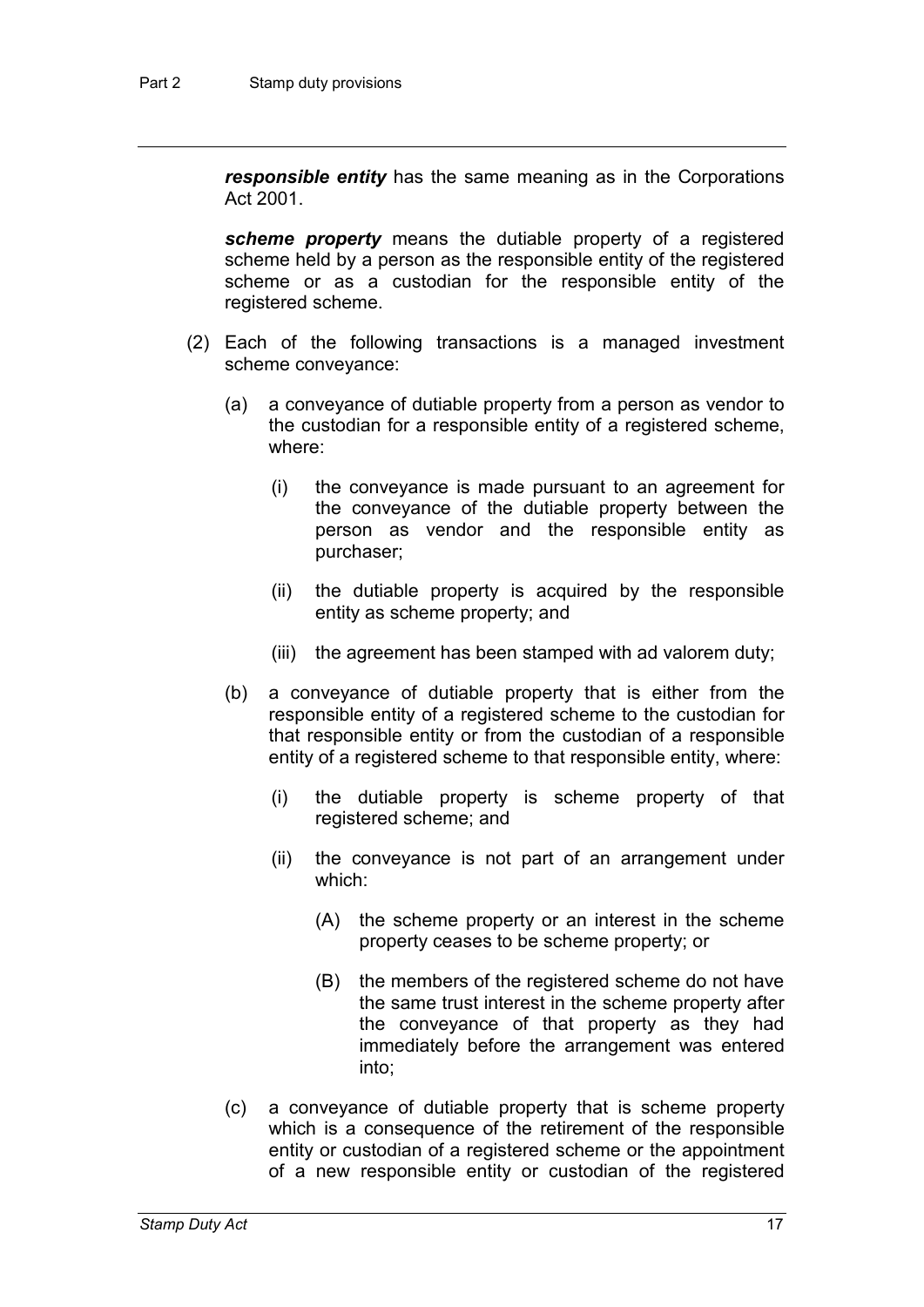scheme, where the Commissioner is satisfied that:

- (i) the only interest acquired by a person in relation to the property as a result of the conveyance is an interest acquired by the replacement or new responsible entity or custodian; and
- (ii) the replacement or new responsible entity or custodian acquired that interest only because of its appointment as the responsible entity or custodian for the registered scheme.

### **Part 3 Miscellaneous matters**

#### **9 Regulations**

The Administrator may make Regulations not inconsistent with this Act prescribing all matters required or permitted to be prescribed by this Act, or necessary or convenient to be prescribed for the carrying out or giving effect to this Act.

# **Part 4 Transitional provisions**

#### **10 Definitions**

In this Part:

*2007 amending Act* means the *Revenue (Budget Initiatives) Amendment Act 2007*.

*first home owner concession amendment* means the amendment made by the 2007 amending Act to section 8B.

*former transitional provisions* means the provisions of Part 4 of this Act as in force immediately before their substitution by this Part.

#### **11 Preservation of effect of former transitional provisions**

Despite the repeal of the former transitional provisions by the 2007 amending Act, the former transitional provisions (so far as they may have continuing relevance) continue in force.

#### **12 First home owner concession**

(1) The first home owner concession amendment applies to conveyances first executed on or after 1 May 2007.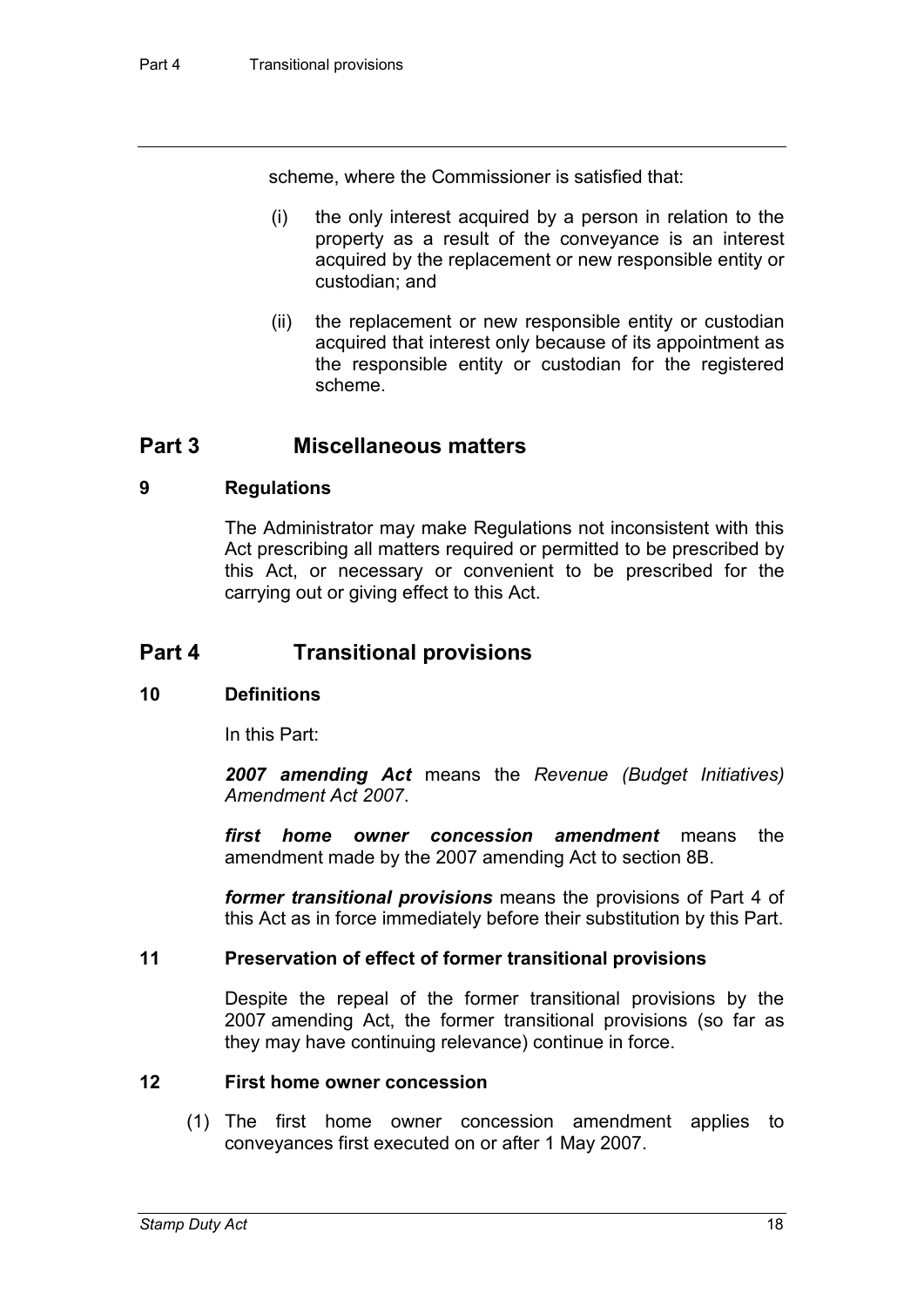- (2) However, section 8B, as in force before the commencement of the first home owner concession amendment, applies to such a conveyance if:
	- (a) the conveyance replaces an earlier conveyance, first executed before 1 May 2007, of the same or substantially similar land; or
	- (b) the conveyee entered into a contract or option, before 1 May 2007, to purchase the land to which the conveyance relates, or substantially similar land; or
	- (c) the conveyor had an option, granted before 1 May 2007, to require the conveyee to purchase the land to which the conveyance relates or substantially similar land.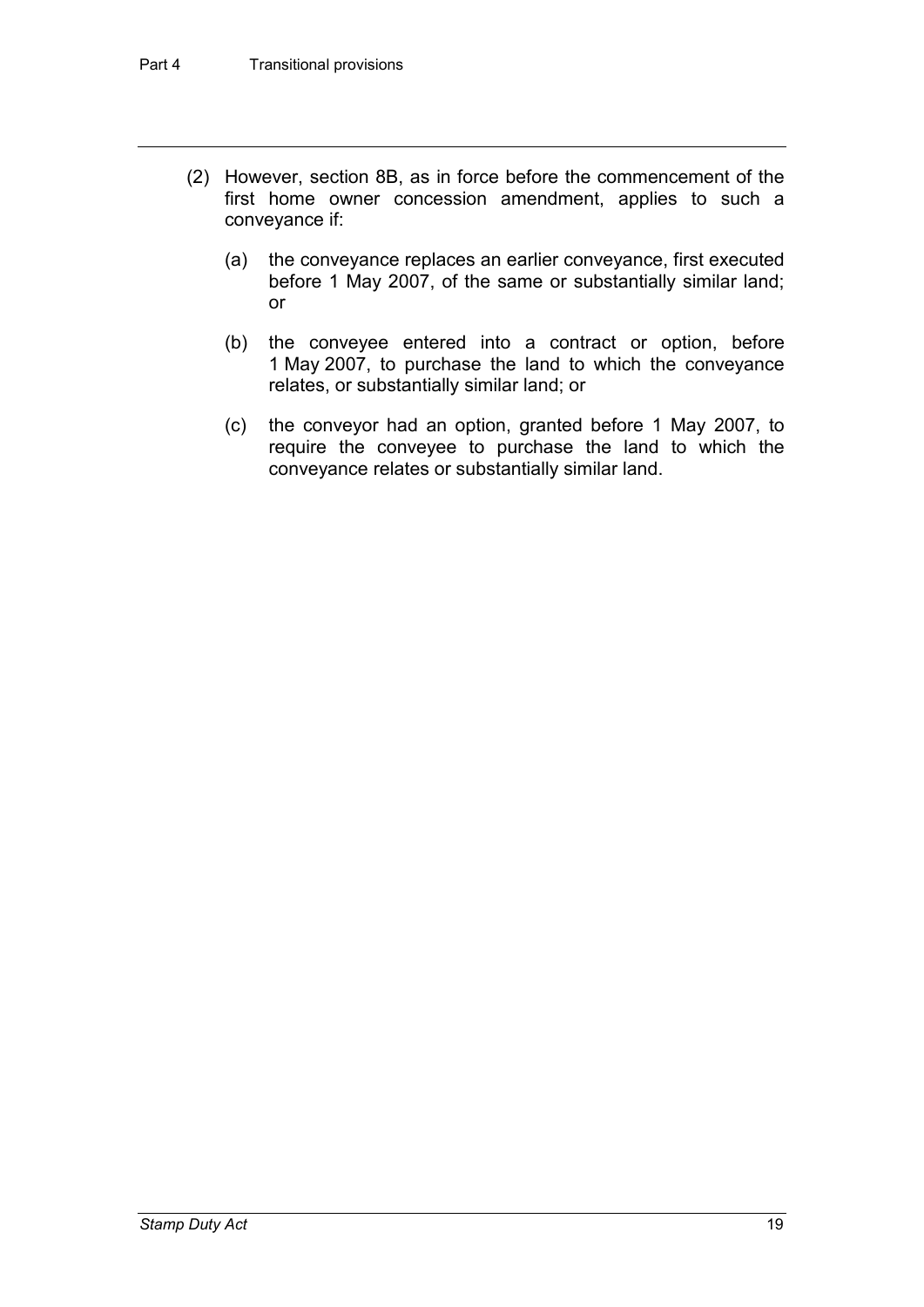# **Schedule 1**

sections 4 and 5

| Item<br>No. |     | <b>Class of instruments</b>                                                                                                                                   | Rate of stamp duty                                                                                                                                                  |
|-------------|-----|---------------------------------------------------------------------------------------------------------------------------------------------------------------|---------------------------------------------------------------------------------------------------------------------------------------------------------------------|
| 5.          |     | Conveyance of Dutiable Property                                                                                                                               |                                                                                                                                                                     |
|             | (1) | Conveyance other than a<br>conveyance of a description<br>referred to in paragraph (2),<br>$(3)$ , $(4)$ , $(5)$ , $(6)$ , $(7)$ or $(8)$                     | Where the amount of the<br>consideration or the<br>unencumbered value of the<br>property the subject of the<br>conveyance or transfer<br>(whichever is the higher): |
|             |     |                                                                                                                                                               | Does not exceed \$500 000<br>duty on the amount or the<br>unencumbered value (the<br>value), calculated in<br>accordance with the formula:                          |
|             |     |                                                                                                                                                               | $D = (0.065 \times V^2) + 21V$                                                                                                                                      |
|             |     |                                                                                                                                                               | Where                                                                                                                                                               |
|             |     |                                                                                                                                                               | D = the duty payable in \$                                                                                                                                          |
|             |     |                                                                                                                                                               | and                                                                                                                                                                 |
|             |     |                                                                                                                                                               | $V =$ the value<br>1000                                                                                                                                             |
|             |     |                                                                                                                                                               | Exceeds \$500 000  5.4% of<br>that amount or unencumbered<br>value                                                                                                  |
|             | (2) | Conveyance to or by persons<br>as joint tenants where one or<br>more of those persons retains<br>an interest in the property the<br>subject of the conveyance | At the rate specified in<br>paragraph (1) above plus \$5.00                                                                                                         |

### **RATES OF STAMP DUTY**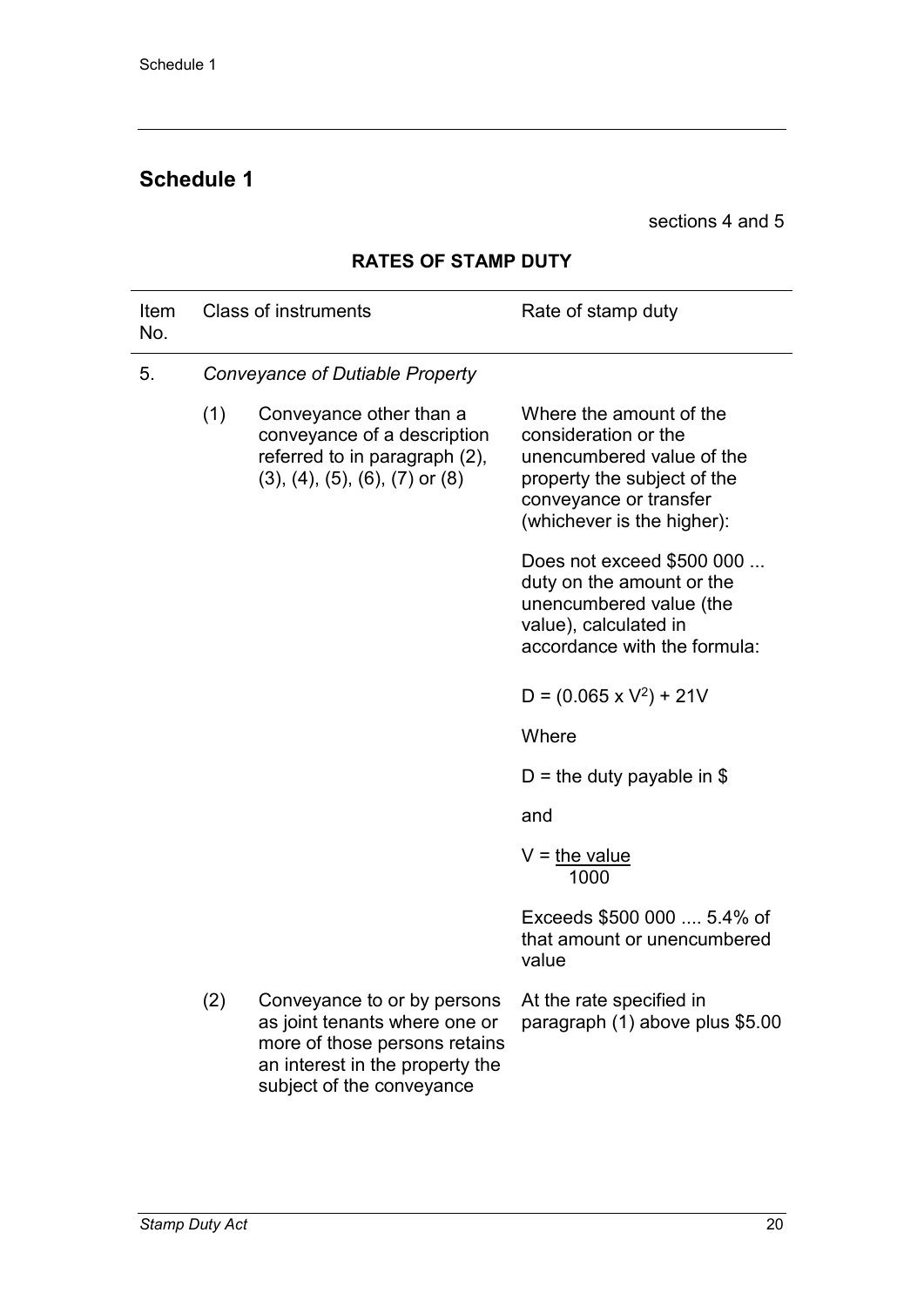| (3) | Partition of land: |  |
|-----|--------------------|--|
|     |                    |  |

| (a) | where consideration is given<br>or agreed to be given or<br>where partition is unequal -<br>on the unencumbered value<br>of the additional portion<br>making up the larger part                                                                                                | At the rate specified in<br>paragraph (1) above                                                  |
|-----|--------------------------------------------------------------------------------------------------------------------------------------------------------------------------------------------------------------------------------------------------------------------------------|--------------------------------------------------------------------------------------------------|
| (b) | in any other case                                                                                                                                                                                                                                                              | \$20.00                                                                                          |
| (4) | Conveyance made<br>subsequent to and in<br>conformity with an agreement<br>or agreements for the<br>conveyance and the<br>agreement or agreements<br>has or have been stamped<br>with ad valorem duty                                                                          | \$5.00                                                                                           |
| (5) | Grant by the Territory of an<br>estate in fee simple in land or<br>a convertible Crown lease<br>where monetary<br>consideration is given or<br>agreed to be given                                                                                                              | Calculated on the amount of<br>monetary consideration, at the<br>rate specified in paragraph (1) |
| (6) | A transfer of, or an<br>agreement to transfer,<br>dutiable property subject to a<br>declaration of trust to a<br>trustee if ad valorem duty has<br>been paid on the declaration<br>of trust in respect of the same<br>dutiable property                                        | \$5.00                                                                                           |
| (7) | A declaration of trust that<br>declares the same trusts as<br>those on which and subject to<br>which the same dutiable<br>property was transferred to<br>the person declaring the trust<br>if ad valorem duty has been<br>paid on the transfer or the<br>agreement to transfer | \$5.00                                                                                           |
| (8) | Managed investment scheme<br>conveyance                                                                                                                                                                                                                                        | \$20.00                                                                                          |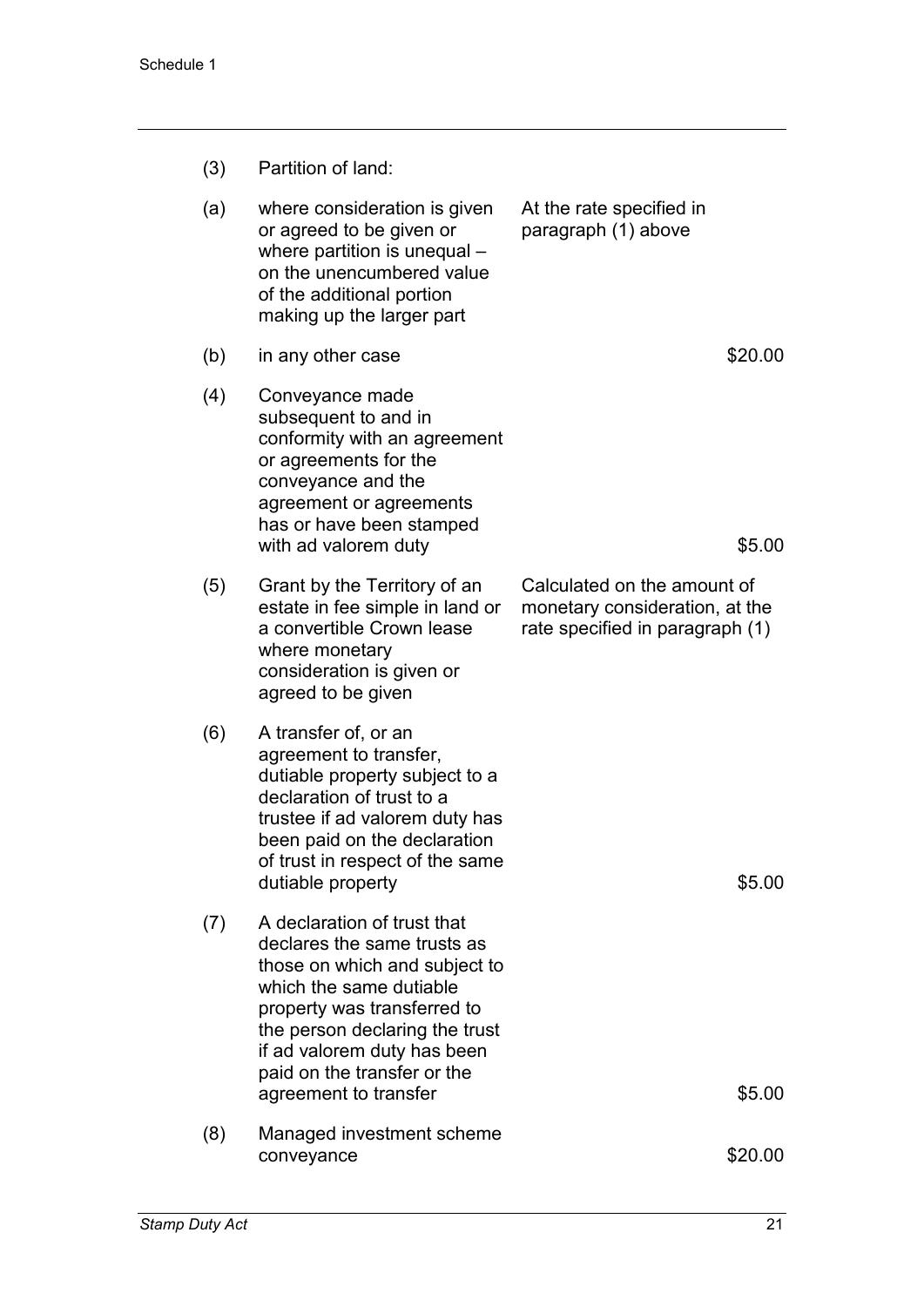| 6.             | registration                                      | Deed of any kind whatsoever, not<br>otherwise chargeable under this<br>Schedule, including any instrument<br>which under the provisions of any<br>statute (other than the Land Title<br>Act) is given the operation or effect<br>of a deed either before or after |                                                                                                                                                         |
|----------------|---------------------------------------------------|-------------------------------------------------------------------------------------------------------------------------------------------------------------------------------------------------------------------------------------------------------------------|---------------------------------------------------------------------------------------------------------------------------------------------------------|
|                |                                                   | By which a trust is created                                                                                                                                                                                                                                       | \$20.00                                                                                                                                                 |
|                |                                                   | In any other case                                                                                                                                                                                                                                                 | \$20.00                                                                                                                                                 |
| 7 <sub>1</sub> |                                                   | <b>Foreclosure Order</b>                                                                                                                                                                                                                                          |                                                                                                                                                         |
|                |                                                   | On the unencumbered value of the<br>property included in the order                                                                                                                                                                                                | The same duty as on a<br>conveyance under<br>paragraph (1) of item 5 in this<br>Schedule                                                                |
| 11.            | <b>Instrument of Appointment Any</b><br>Trustee   |                                                                                                                                                                                                                                                                   | \$20.00                                                                                                                                                 |
| 12.            | <b>Territory</b>                                  | Lease that is a lease of land in the                                                                                                                                                                                                                              |                                                                                                                                                         |
|                | (3)                                               | In respect of a lease where<br>there is valuable<br>consideration other than rent<br>under the lease                                                                                                                                                              | The same duty as on a<br>conveyance under<br>paragraph (1) of item 5 in this<br>Schedule, assessed on the<br>amount of consideration other<br>than rent |
|                | (7)                                               | A lease made subsequently<br>to and in conformity with an<br>agreement to grant the lease<br>and the agreement has been<br>duly stamped                                                                                                                           | \$5.00                                                                                                                                                  |
| 16.            |                                                   | Motor Vehicle Certificate of<br>Registration                                                                                                                                                                                                                      |                                                                                                                                                         |
|                | On a motor vehicle certificate of<br>registration |                                                                                                                                                                                                                                                                   | An amount equal to \$3 for<br>every \$100, or fractional part of<br>\$100, of the dutiable value of<br>the motor vehicle                                |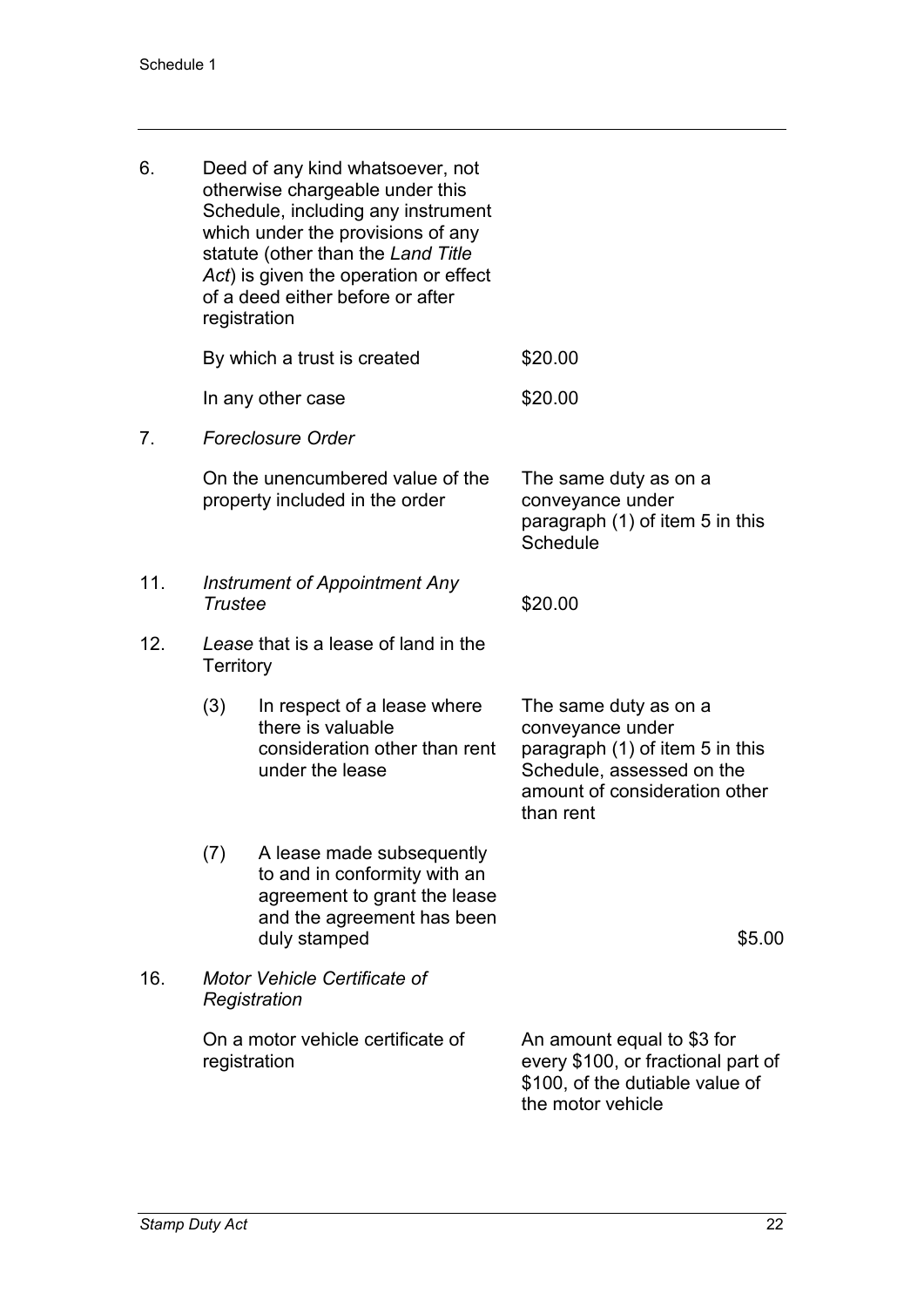| 17. |     | Policies of Insurance not being a<br>policy of life insurance, or policy<br>under the Work Health Act                                                                                                 |                                                                                                                          |
|-----|-----|-------------------------------------------------------------------------------------------------------------------------------------------------------------------------------------------------------|--------------------------------------------------------------------------------------------------------------------------|
|     | (1) | Upon every policy and every<br>renewal of a policy of<br>insurance for a term of<br>one year or less                                                                                                  | 10% of the amount of the<br>premium                                                                                      |
|     | (2) | Upon every policy and every<br>renewal of policy of insurance<br>for a term of more than<br>one year                                                                                                  | In respect of each year and<br>also of any fractional part of a<br>year in the term -10% of the<br>amount of the premium |
| 18. |     | Policies of Life Insurance                                                                                                                                                                            |                                                                                                                          |
|     | (1) | Upon every policy (other than<br>a temporary or term<br>insurance policy)                                                                                                                             | For every \$100 and also for<br>any fractional part of \$100 of<br>the sum insured<br>\$0.10                             |
|     | (2) | Upon a temporary or term<br>insurance policy                                                                                                                                                          | 5% of the first year's premium                                                                                           |
| 22. |     | <b>Counterparts or Copies</b>                                                                                                                                                                         |                                                                                                                          |
|     | (1) | On a counterpart or copy of<br>an instrument upon which<br>duty has been paid                                                                                                                         | \$5.00                                                                                                                   |
|     | (2) | Copy of original instrument,<br>being a copy within the<br>meaning of section 9C of the<br><b>Taxation (Administration) Act</b><br>of an original instrument<br>within the meaning of that<br>section | The same duty as on the<br>original instrument                                                                           |
| 23. |     | <b>Instrument to Correct Error</b>                                                                                                                                                                    |                                                                                                                          |
|     |     | On an instrument which the<br>Commissioner is satisfied is<br>executed solely to correct an error in<br>or effected by an instrument upon<br>which duty has been paid                                 | \$20.00                                                                                                                  |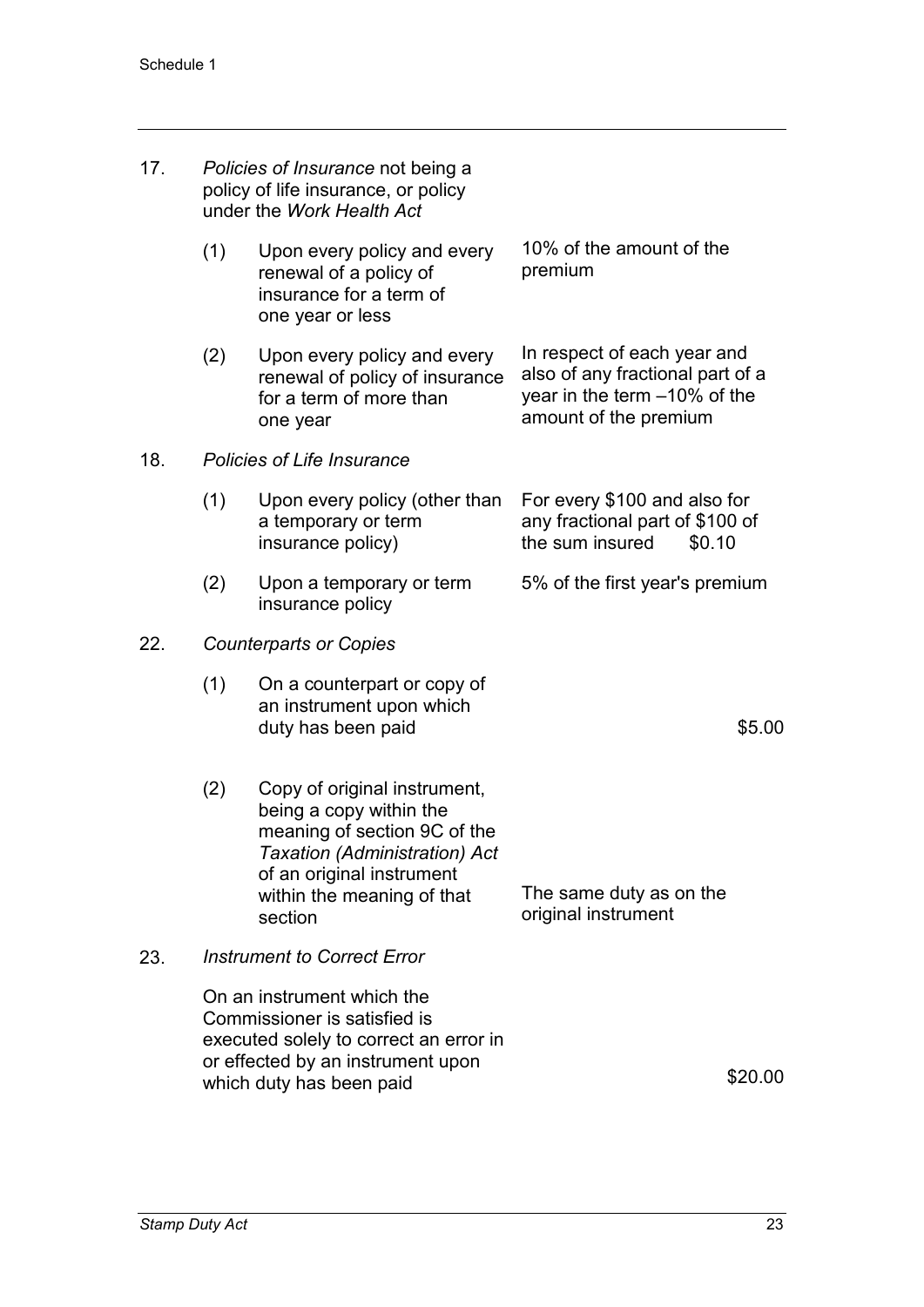24. *Instruments Relating to Managed Investment Schemes*

> On an instrument if the Commissioner is satisfied:

- (a) that the instrument was entered into as a consequence of the conversion of an undertaking to a registered scheme (within the meaning of Division 11 of Part 11.2 of the Corporations Law) for which a deed has been lodged under Division 5 of Part 7.12 of the Corporations Law as in force before the commencement of the *Managed Investments Act 1998* of the Commonwealth; and
- (b) that the members have the same beneficial interests in the scheme property as they had before the instrument was executed.

\$20.00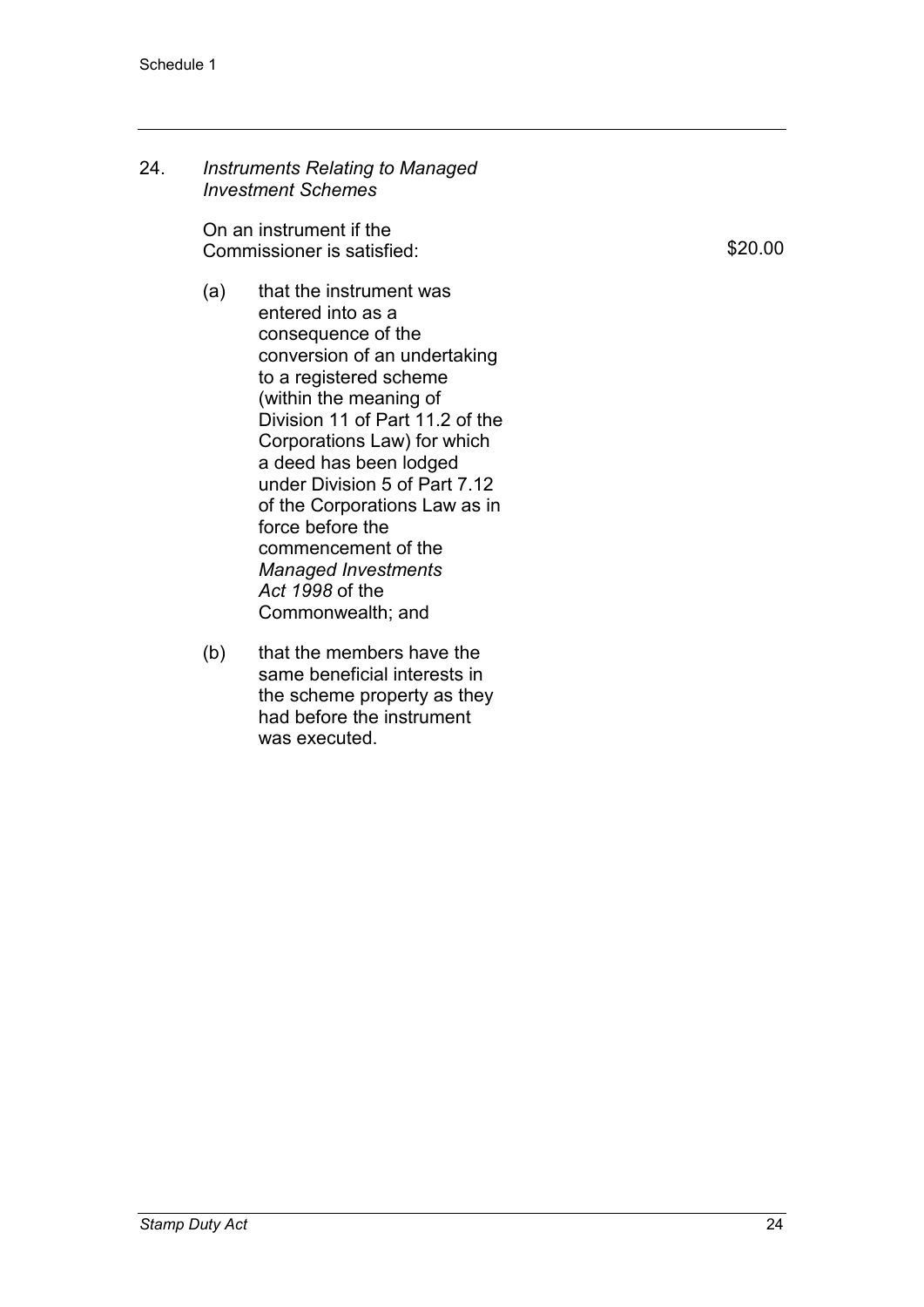# **Schedule 2**

section 6

#### EXEMPTIONS FROM STAMP DUTY

| ltem<br>- No. | Class of exempt instruments                                           |
|---------------|-----------------------------------------------------------------------|
|               | l agea of a building or nart of a building to be used for residential |

- 5. Lease of a building or part of a building to be used for residential purposes.
- 6A. Conveyance to the Territory, to a Government Business Division declared by regulation to be a Government Business Division for the purposes of this item or to an authority of the Territory other than a Government Business Division to the extent only of the proportion of the duty otherwise payable on the instruments effecting the conveyance that represents the proportion the interest of the Territory, Government Business Division or authority in the property is in relation to the property.
- 6B. Lease to the Territory, to a Government Business Division declared by regulation to be a Government Business Division for the purposes of this item or to an authority of the Territory other than a Government Business Division.
- 7. Conveyance or lease to the Commonwealth or to an authority of the Commonwealth.
- 8. Transfer of property for the purposes of a compulsory transfer of business under Part 4, Division 3 of the *Financial Sector (Transfer of Business) Act 1999* of the Commonwealth.
- 8A. Statutory vesting:
	- (a) by which property vests in a company only because of its registration under Part 5B.1 of the Corporations Act 2001;
	- (b) by which property held by a person for or on behalf of an association vests in the association under section 12 of the *Associations Act* only because of its incorporation under that Act;
	- (c) by which property vests in the executor or administrator of a deceased person's estate under section 52 of the *Administration and Probate Act*; or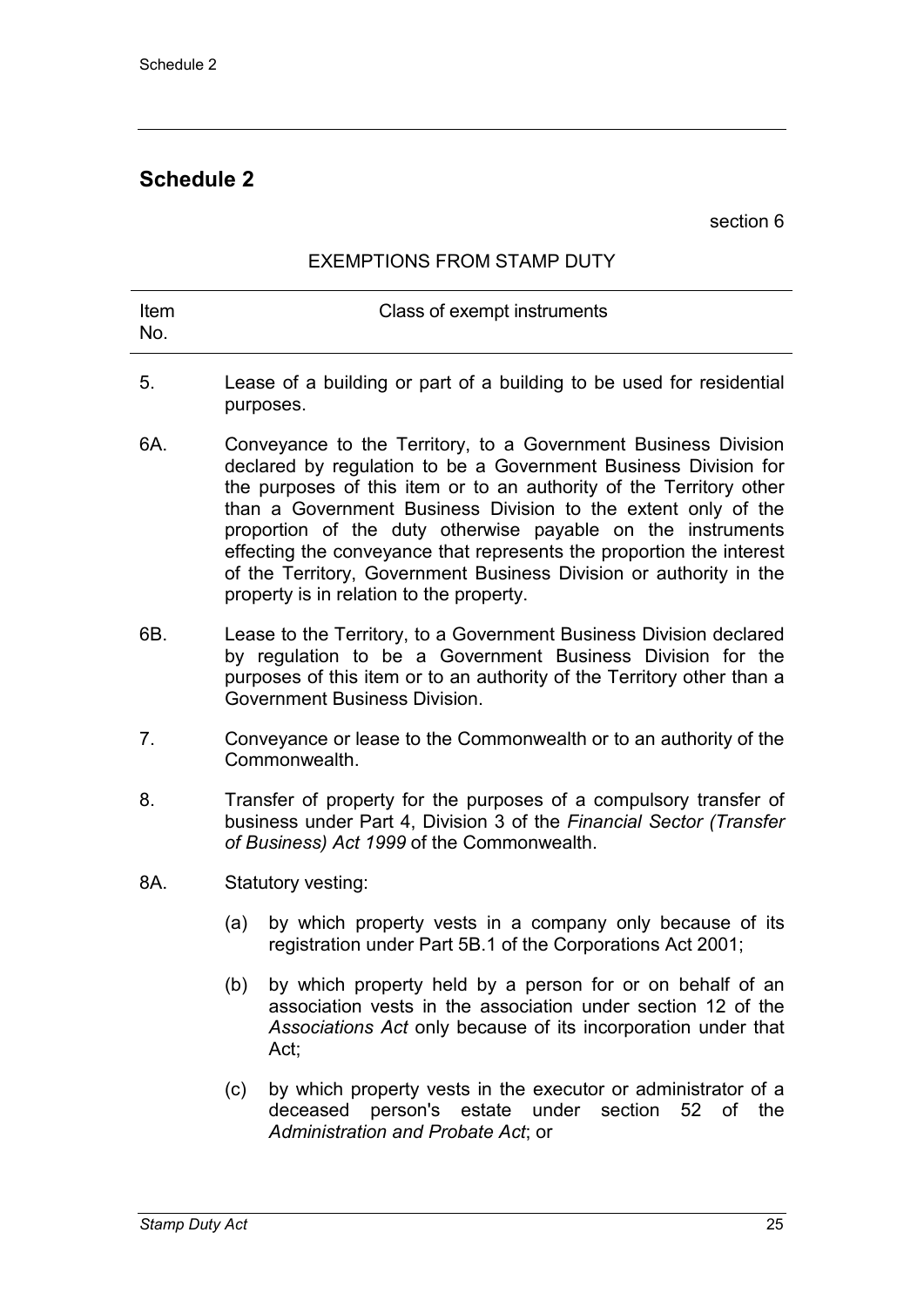- (d) by which property owned by the council for a council area vests in a community government council established for that area or part of that area under section 106(2)(a) of the *Local Government Act*.
- 9. Transfer during the winding up of a company of its property (both real and personal) to a shareholder of the company where the shareholder is entitled to the property on a distribution in specie unless the transfer is or is part of a tax avoidance scheme.
- 9A. Conveyance:
	- (a) that the Commissioner is satisfied is made solely for the purpose of effecting the appointment of a new trustee on the retirement of a trustee or as an additional trustee, if:
		- (i) no beneficial interest passes in the property conveyed;
		- (ii) the conveyance is not part of a transaction or series of transactions on which duty is payable under any of the following provisions of the *Taxation (Administration) Act*:
			- (A) section 56BAC;
			- (B) section 83B by virtue of section 83A(1B)(b); and
		- (iii) the property conveyed was acquired by the retiring trustee or existing trustee in the capacity of trustee by virtue of an instrument which was duly stamped or has been exempted from duty under this Schedule or was not otherwise subject to duty;
	- (b) subject to paragraph (ba), made by a trustee to a beneficiary, where the conveyance is not made for valuable consideration and the conveyance is in conformity with a trust contained in a validly constituted trust and the property the subject of the conveyance was acquired by the trustee by virtue of an instrument which was duly stamped or has been exempted from duty under this Schedule or was not otherwise subject to duty;
	- (ba) made by a trustee of a discretionary trust to a beneficiary where:
		- (i) the beneficiary is a natural person and, as a result of the transfer, the beneficiary holds both the legal and equitable interests in the property the subject of the conveyance;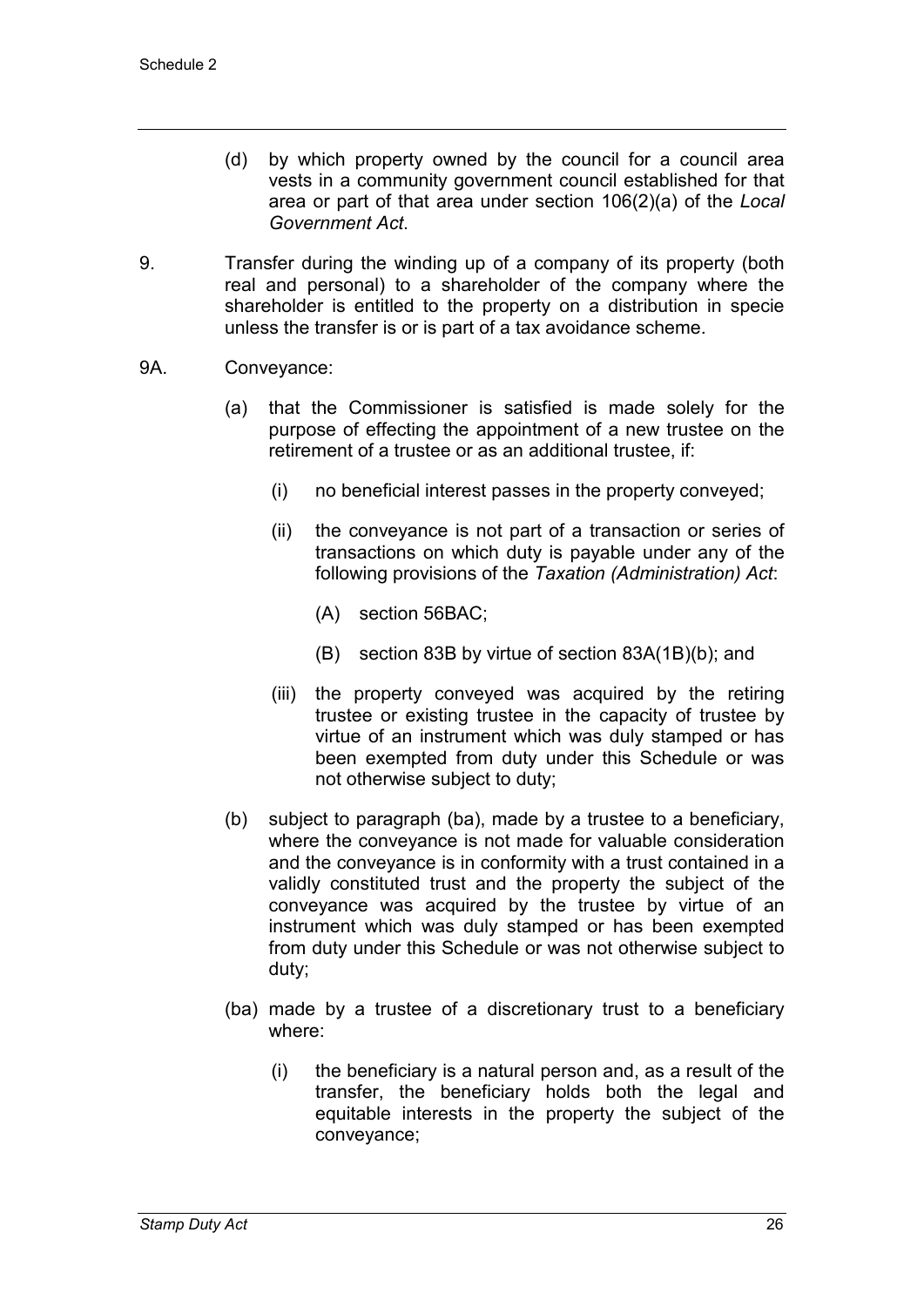- (ii) the conveyance is not made for valuable consideration, which includes money or moneys worth, the forgiveness of or release from a debt, gift or legal obligation (including the trustee's right of indemnity and exoneration against a beneficiary) and whether the valuable consideration is paid, payable, made over to, given or granted by or to the trustee, a beneficiary or a person acting for, in concert with or under an arrangement or understanding (which may be formal or informal or express or implied) with the trustee or a beneficiary; and
- (iii) the conveyance is in conformity with a trust contained in a validly constituted trust and the property the subject of the conveyance was acquired by the trustee by virtue of an instrument which was duly stamped or has been exempted from duty under this Schedule or was not otherwise subject to duty; or
- (c) made by a trustee to a beneficiary, where the conveyance is not made for valuable consideration and the property the subject of the conveyance was acquired by the trustee by virtue of the operation of a testamentary instrument or intestacy.
- 9B. Transfer of an interest in the title to the property which the Commissioner is satisfied is the principal place of residence of persons who are the spouses or de facto partners of one another from one person to both with the effect that both own the property equally where there is no consideration and no other person obtains an interest or benefit from the transfer.
- 23. Conveyance to a former bankrupt from the estate of the former bankrupt which results in the former bankrupt holding both the legal and the equitable interest in the property conveyed to him or her.
- 26. Letter or power of attorney:
	- (a) in the form or an order, request, or direction, under hand only, from the proprietor of any stock to any company, or to any officer of any company, or to any banker, to pay the dividends or interest arising from the stock to any person therein named; or
	- (b) for the sole purpose of appointing a proxy to vote at a specified meeting or meetings generally, being a meeting or meetings at which votes may be given by proxy.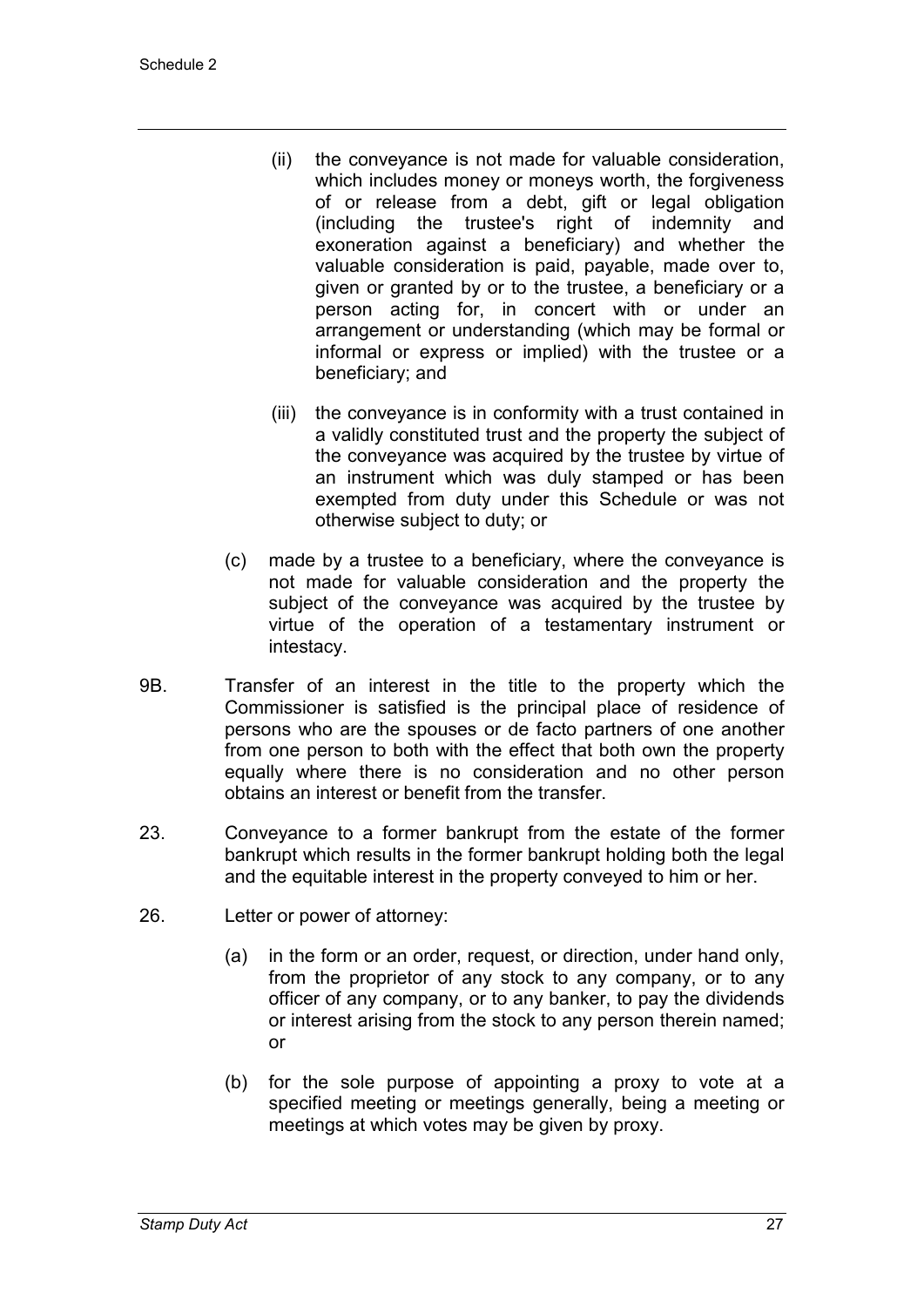- 30. Any insurance cover-note in pursuance of which a duly stamped policy is issued within 3 months of the date of the cover-note.
- 31. Any policy of insurance issued to the original insured or his personal representative in pursuance of a cover-note which has been duly stamped as a policy.
- 32. Any policy of insurance taken out in pursuance of a requirement under the *Work Health Act*.
- 32A. A policy of insurance entered into in the course of a health insurance business conducted by a registered health benefits organisation within the meaning of Part VI of the *National Health Act 1953* of the Commonwealth, but only if the registered health benefits organisation issued the policy.
- 33. Grant of a statutory licence or permission used in or in connection with a business undertaking, not being a grant which is or, in the opinion of the Commissioner, amounts to or has the same effect as, a transfer of the licence or permission.
- 33A. Transfer under the *Commercial Passenger (Road) Transport Act* of a taxi licence or an agreement to make such a transfer.
- 33AA. Conveyance of a licence pursuant to section 12A of the *Fisheries Act*, not being an arrangement which is, or which, in the opinion of the Commissioner, amounts to or has the same effect as, the permanent transfer of the licence.
- 33B. Grant of an estate in fee simple or other lesser estate in land from the Crown other than:
	- (a) a grant of an estate in fee simple or lesser estate after the surrender of a convertible Crown lease held over the same land the subject of the grant where:
		- (i) the grantee was not the person who surrendered the convertible Crown lease; and
		- (ii) the grant is or, in the opinion of the Commissioner, amounts to or has the effect as if it were a transfer of the estate in the land; or
	- (b) a grant of an estate in fee simple or convertible Crown lease for which monetary consideration is given or agreed to be given.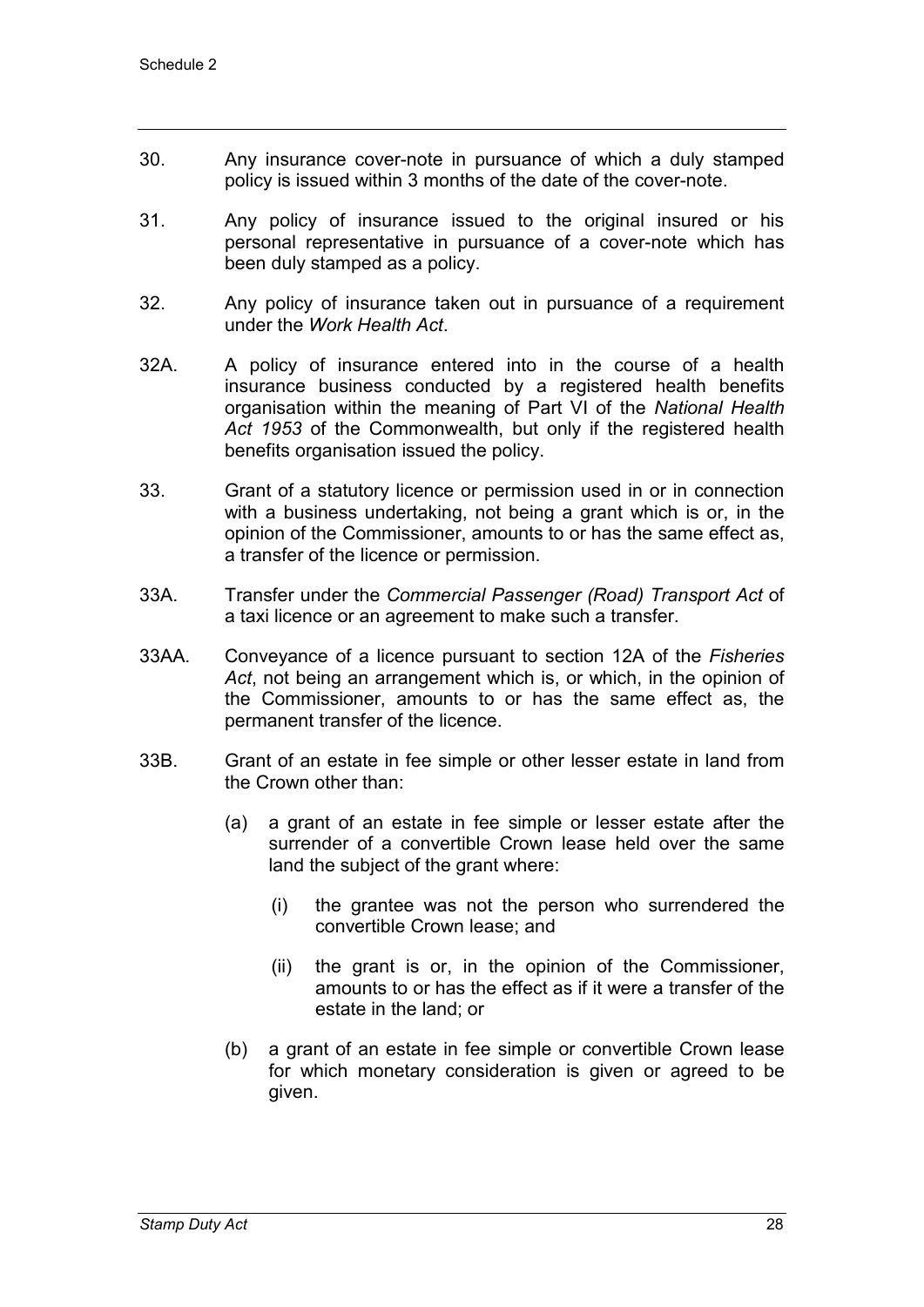- 33C. Transfer under the *Petroleum Act*, the *Energy Pipelines Act*, the *Petroleum (Submerged Lands) Act* or the *Petroleum (Prospecting and Mining) Act* of a lease, licence, permit or other authority, or any agreement to make such a transfer.
- 34. Articles of indenture of apprenticeships.
- 35. Wills and testamentary instruments.
- 36. An instrument effecting or evidencing the conveyance of dutiable property or the grant of a lease to a public hospital, public benevolent institution, religious institution or public education institution or a council, society, organisation or other body established or carried on exclusively or principally for the promotion of the interests of a school (other than a school carried on for the profit of an individual) if the property the subject of the conveyance or lease is to be used solely by that entity for purposes other than the carrying on of a commercial activity conducted by or on behalf of the entity.
- 37. Any of the following motor vehicle certificates of registration:
	- (a) a motor vehicle certificate of registration issued to the person in whose name the vehicle was last registered before it was issued (whether registered in the Territory or elsewhere and whether or not that registration has expired) other than:
		- (i) a motor vehicle certificate of registration issued in respect of a motor vehicle that:
			- (A) was at any time registered under the *Interstate Road Transport Act 1985* of the Commonwealth; and
			- (B) is being registered under the *Motor Vehicles Act* by a person who has, until so registering the motor vehicle, never paid any stamp duty in relation to the motor vehicle under any law in force in the Commonwealth or a State or Territory of the Commonwealth;
		- (ii) a motor vehicle certificate of registration issued in respect of a motor vehicle that:
			- (A) is a motor vehicle in which seating is provided for not less than 12 persons; and
			- (B) is being registered under the *Motor Vehicles Act* by a person who has, until so registering the motor vehicle, never paid any stamp duty in relation to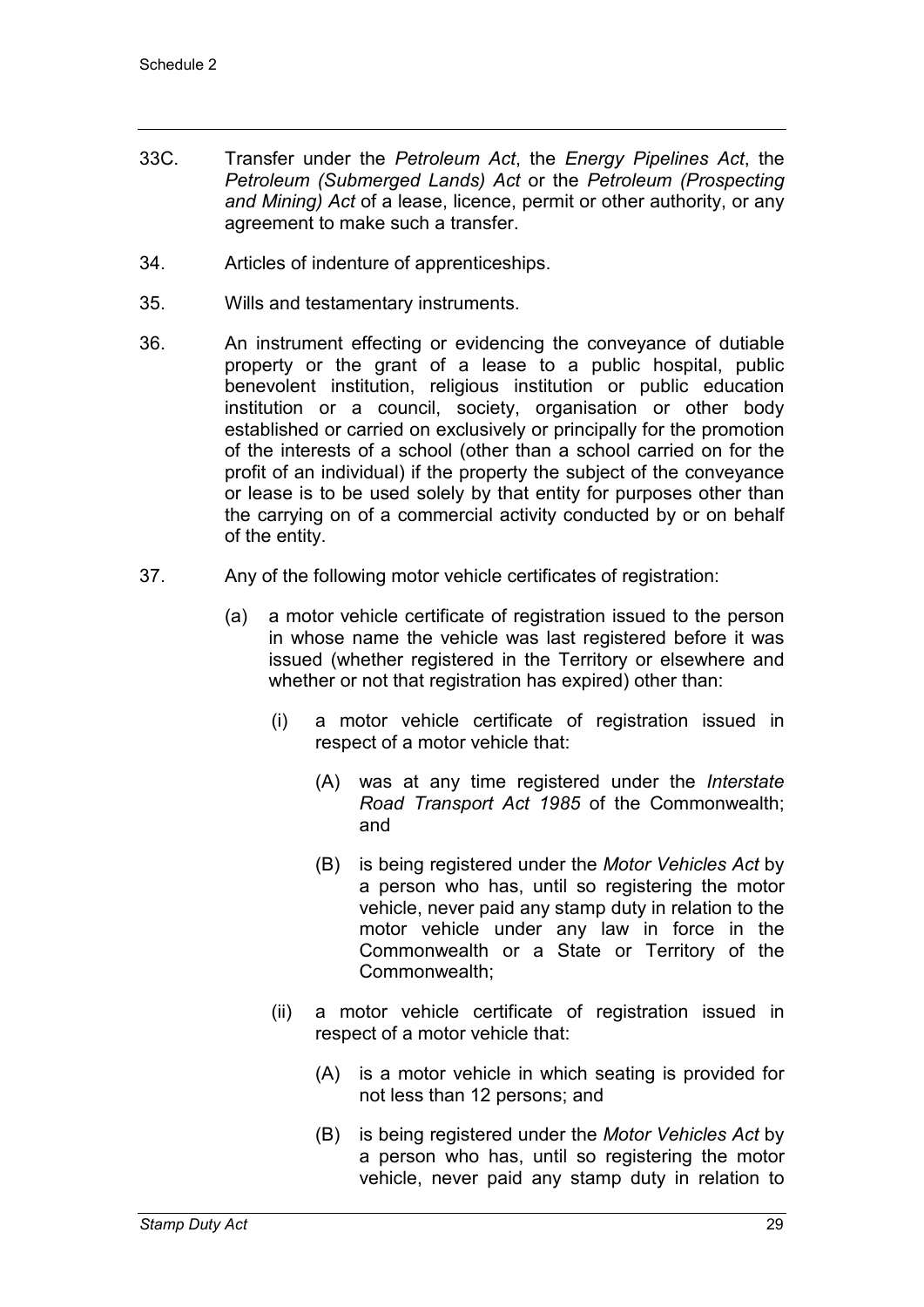that motor vehicle under any law in force in the Commonwealth or a State or Territory of the Commonwealth; or

- (iii) a motor vehicle certificate of registration, or a motor vehicle certificate of registration belonging to a class of motor vehicle certificates of registration, prescribed for the purposes of this subparagraph;
- (b) a motor vehicle certificate of registration issued following a transfer:
	- (i) to a person who is the spouse, de facto partner, parent or child of the person in whose name the vehicle was last registered (whether in the Territory or elsewhere) before the issue of the motor vehicle certificate of registration; or
	- (ii) to or from the spouse, de facto partner, parent or child jointly with that person,

if the transfer is wholly by way of gift;

- (c) a motor vehicle certificate of registration issued to a person who is engaged solely or principally in the business of agricultural or pastoral production other than in respect of a vehicle designed primarily and principally for the transport of persons;
- (d) a motor vehicle certificate of registration issued to a person to give effect to:
	- (i) a change in that person's name; or
	- (ii) a change in the name of the business carried on by that person;
- (e) a motor vehicle certificate of registration issued to a person:
	- (i) who is the executor or administrator of, or the person administering, the estate of a deceased person for the purpose of transferring the vehicle to a person beneficially entitled to the vehicle;
	- (ii) who is the executor or administrator of, or the person administering, the estate of a deceased person for the purpose of sale in the course of winding up the estate of a deceased person; or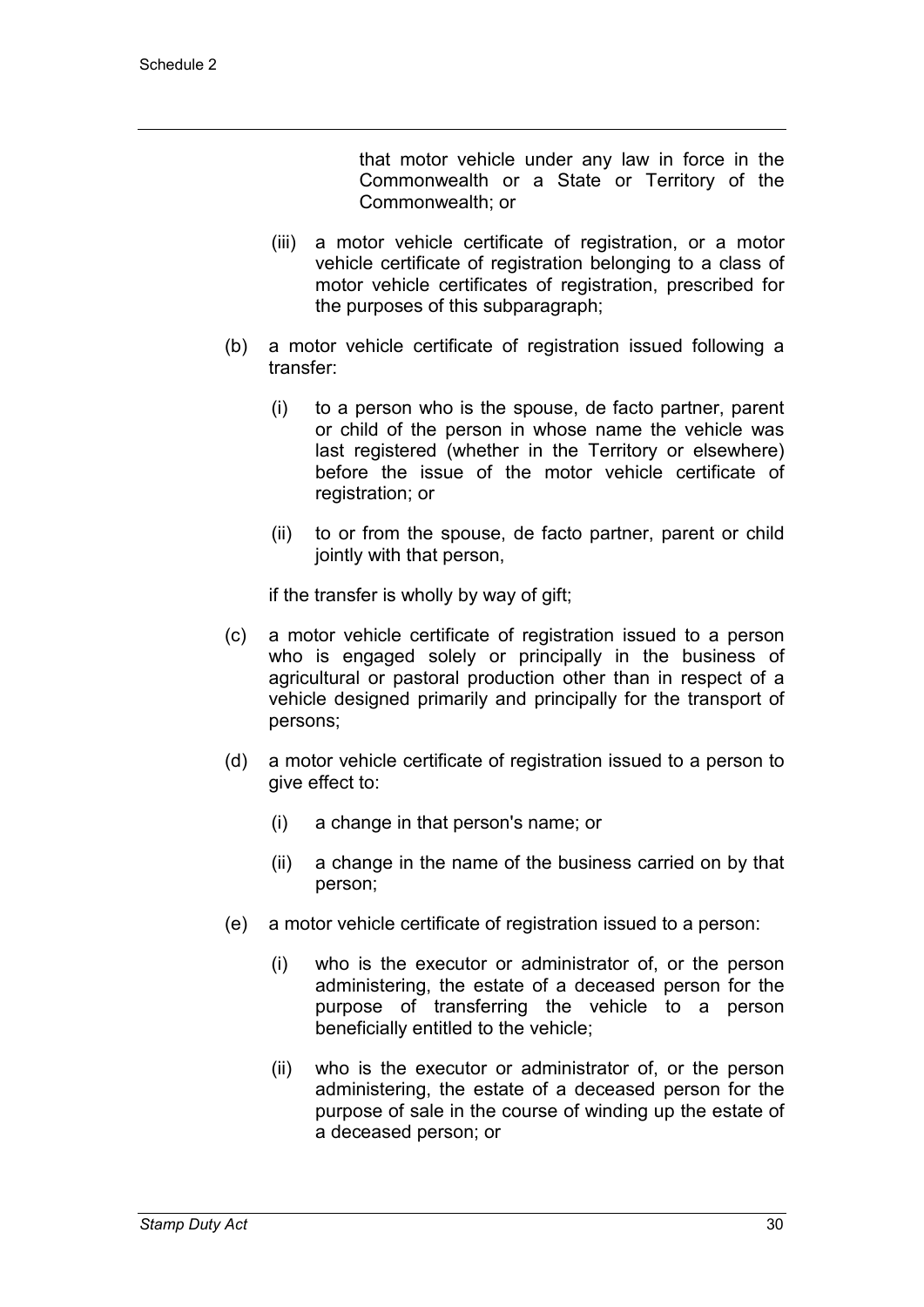- (iii) who is beneficially entitled to the vehicle under the estate of a deceased person;
- (f) a duplicate motor vehicle certificate of registration;
- (g) a motor vehicle certificate of registration issued on an application for registration by the Territory, by a Government Business Division declared by regulation to be a Government Business Division for the purposes of this item or by a person acting on behalf of the Territory other than a Government Business Division;
- (h) a motor vehicle certificate of registration issued in the name of a public hospital, public benevolent institution, religious institution or public education institution or a council, society, organisation or other body established or carried on exclusively or principally for the promotion of the interests of a school (other than a school carried on for the profit of an individual);
- (j) a motor vehicle certificate of registration issued to a person who, in the opinion of the Commissioner, is engaged principally in the business of buying and selling motor vehicles (a *motor vehicle trader*) in respect of:
	- (i) a vehicle acquired by the motor vehicle trader for the purpose of resale by the motor vehicle trader in the ordinary course of business; or
	- (ii) a new motor vehicle used solely or principally by the motor vehicle trader to sell new motor vehicles of the same class,

other than:

- (iii) a vehicle used solely or principally by the motor vehicle trader, a member of the motor vehicle trader's staff or a member of the motor vehicle trader's family; or
- (iv) a vehicle used for general purposes in the motor vehicle trader's business;
- (k) a motor vehicle certificate of registration issued in respect of a vehicle that is:
	- (i) a motorized wheelchair;
	- (ii) an experimental or research vehicle that has no readily ascertainable market value;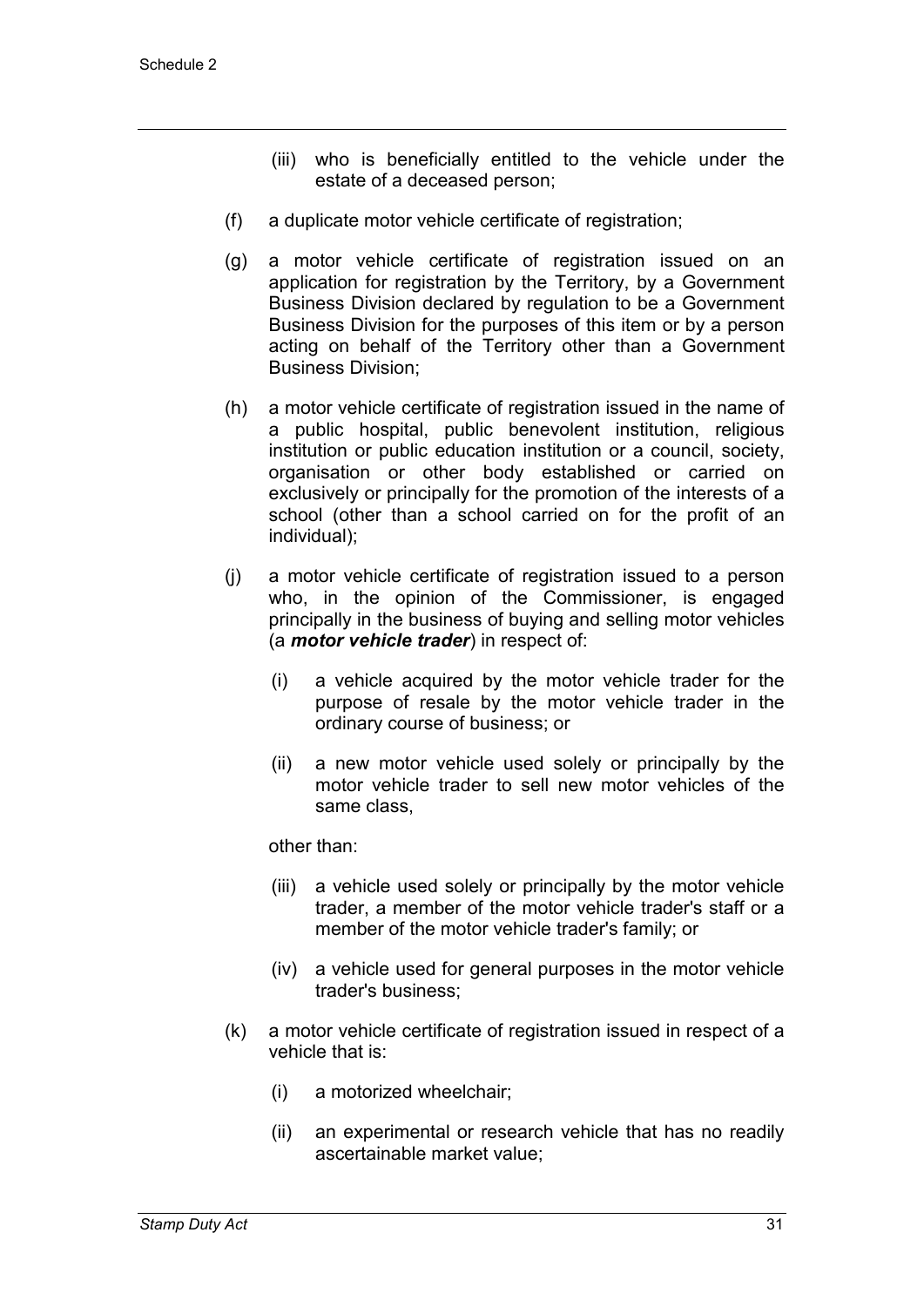- (iii) a vehicle that has been brought into the Territory principally to take part in, or be part of, a specific event or specific events; or
- (iv) a vehicle that is registered under the *Motor Vehicles Act* as a classic, veteran or vintage vehicle;
- (m) a motor vehicle certificate of registration issued
	- (i) to a veteran who is eligible to receive a pension at the rate specified by section 22(4) or 24(4) of the *Veterans' Entitlements Act 1986* (Cth); and
	- (ii) in respect of a motor vehicle for the veteran's non-commercial use;
- (n) a motor vehicle certificate of registration issued to a person solely to correct an error on another motor vehicle certificate of registration on which stamp duty has been paid.
- 38. An instrument that secures the payment (or repayment) of money and is not liable to ad valorem duty on some other ground.
- 39. A deed:
	- (a) that:
		- (i) guarantees or otherwise secures the performance of a contractual or other obligation; or
		- (ii) indemnifies against non-performance of a contractual or other obligation; and
	- (b) that is not liable to ad valorem duty on some other ground.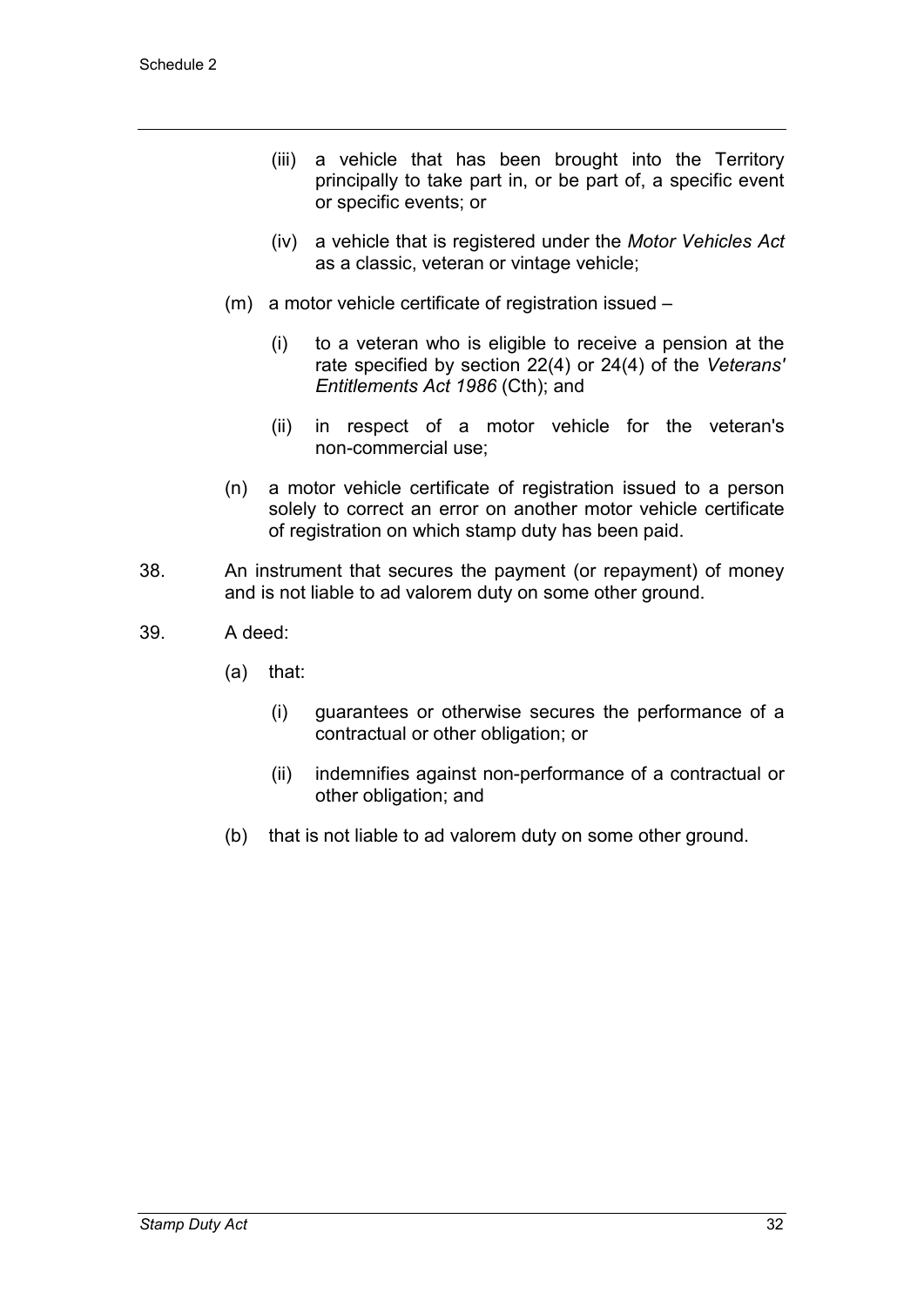#### **ENDNOTES**

**1 KEY**

Key to abbreviations

**amd = amended od = order** app = appendix<br>bl = by-law bl = by-law bl = part **bl** = by-law<br>ch = Chapter **ch = Chapter r** = regulation/rule<br> **cl** = clause **r** = clause **r** = remainder **cl = clause rem = remainder**  $exp = exp$ **ires/expired**<br>**f** = forms *Gaz* = *Gazette*<br>hdg = heading **hdg = heading sdiv = Subdivision nc = not commenced**

**renum = renumbered**<br>rep = repealed **f = forms s = section ins = inserted SL = Subordinate Legislation lt = long title sub = substituted**

#### **2 LIST OF LEGISLATION**

| Stamp Duty Ordinance 1978 (Act No. 48, 1978) |                   |
|----------------------------------------------|-------------------|
| Assent date                                  | 30 June 1978      |
| Commenced                                    | 1 July 1978 (s 2) |

- *Stamp Duty Act (No. 2***)** *1978* **(Act No. 94, 1978)** Assent date  $\begin{array}{r} 5 \text{ September 1978} \\ 5 \text{ September 1978} \end{array}$ 5 September 1978
- *Stamp Duty Act (No. 3) 1978* **(Act No. 98, 1978)** Assent date 13 October 1978<br>Commenced 13 October 1978 13 October 1978
- *Stamp Duty Act (No. 4) 1978* **(Act No. 13, 1979)**

Assent date 26 January 1979<br>Commenced 26 January 1979 26 January 1979

# *Stamp Duty Act 1979* **(Act No. 61, 1979)**

Assent date 15 June 1979<br>Commenced 22 June 1979 22 June 1979 (*Gaz* G25, 22 June 1979, p 5)

|             | Stamp Duty Act (No. 2) 1979 (Act No. 73, 1979) |
|-------------|------------------------------------------------|
| Assent date | 26 June 1979                                   |
| Commenced   | 26 June 1979                                   |

# *Stamp Duty Act (No. 3) 1979* **(Act No. 157, 1979)**

Assent date 12 December 1979<br>Commenced 26 June 1979 (s 2. 26 June 1979 (s 2, s 2 *Taxation (Administration) Act (No. 2) 1979* (Act No. 160, 1979) and *Gaz* G19, 9 May 1980, p 17)

#### *Stamp Duty Amendment Act 1981* **(Act No. 66, 1981)**

| Assent date | 31 August 1981          |
|-------------|-------------------------|
| Commenced   | 1 September $1981(s 2)$ |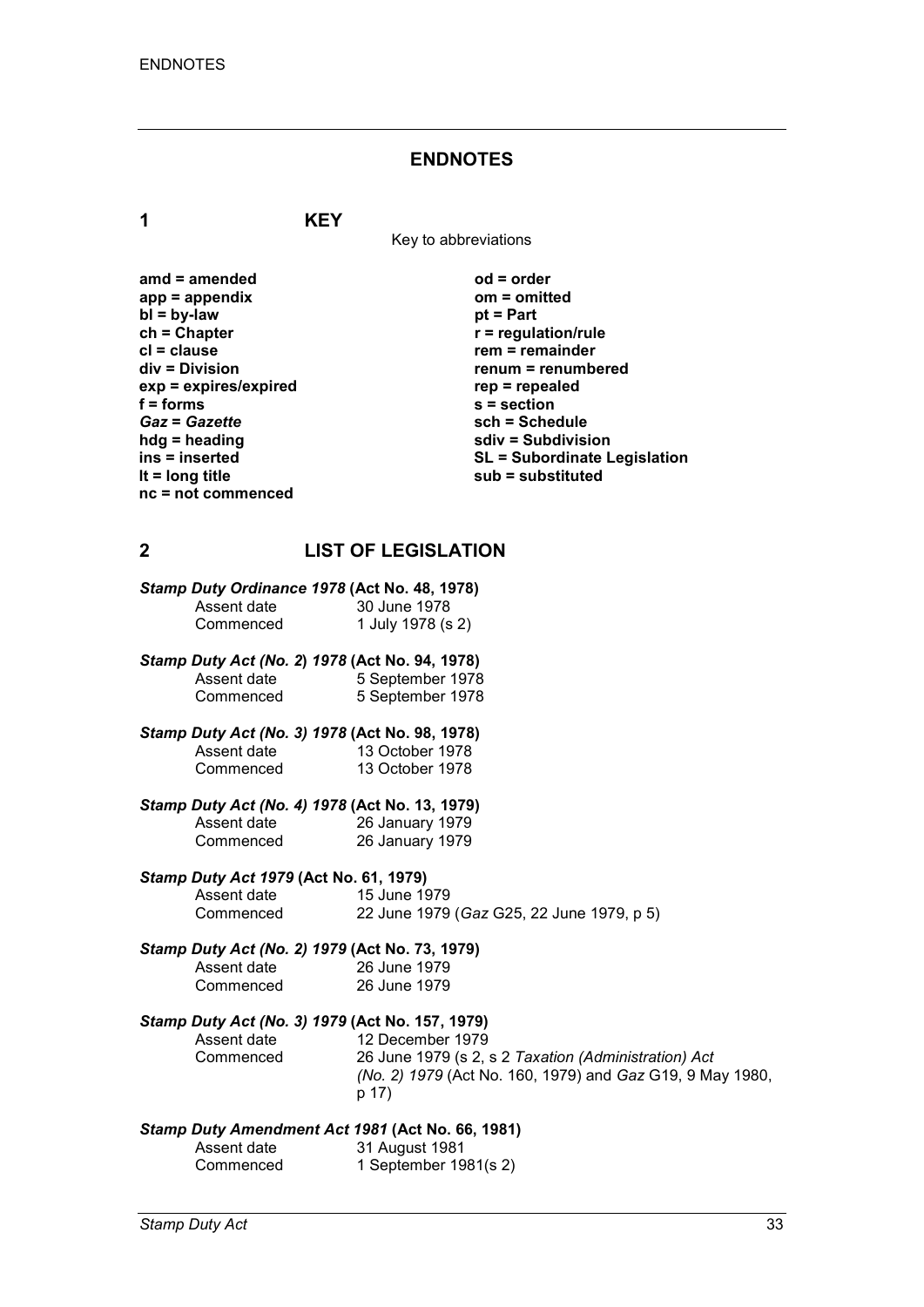| Assent date<br>Commenced              | Stamp Duty Amendment Act 1982 (Act No. 77, 1982)<br>8 December 1982<br>8 December 1982                                                                                                    |
|---------------------------------------|-------------------------------------------------------------------------------------------------------------------------------------------------------------------------------------------|
| Assent date<br>Commenced              | Stamp Duty Amendment Act 1983 (Act No. 33, 1983)<br>3 October 1983<br>30 August 1983 (s 2)                                                                                                |
| Assent date<br>Commenced              | Stamp Duty Amendment Act 1985 (Act No. 27, 1985)<br>26 June 1985<br>4 June 1985 (s 2)                                                                                                     |
| Assent date<br>Commenced              | Stamp Duty Amendment Act (No. 2) 1985 (Act No. 55, 1985)<br>25 November 1985<br>1 December 1985 (s 2)                                                                                     |
| Assent date<br>Commenced              | Stamp Duty Amendment Act 1987 (Act No. 24, 1987)<br>25 June 1987<br>s 4: 1 May 1987; s 5(2): 1 March 1986; rem: 25 June 1987<br>(s <sub>2</sub> )                                         |
| Assent date<br>Commenced              | Stamp Duty Amendment Act (No. 2) 1987 (Act No. 30, 1987)<br>31 July 1987<br>1 August 1987 (s 2)                                                                                           |
| Assent date<br>Commenced              | Stamp Duty Amendment Act (No. 3) 1987 (Act No. 33, 1987)<br>31 July 1987<br>1 August 1987 (s 2)                                                                                           |
| Assent date<br>Commenced              | Stamp Duty Amendment Act 1988 (Act No. 3, 1988)<br>21 March 1988<br>24 August 1988 (Gaz S44, 24 August 1988)                                                                              |
| Assent date<br>Commenced              | Stamp Duty Amendment Act (No. 2) 1988 (Act No. 40, 1988)<br>14 September 1988<br>17 August 1988 (s 2)                                                                                     |
| Assent date 15 June 1989<br>Commenced | Stamp Duty Amendment Act 1989 (Act No. 26, 1989)<br>29 November 1989 (s 2, s 2 Racing and Betting Amendment<br>Act (No. 2) 1989 (Act No. 21, 1989) and Gaz G47,<br>29 November 1989, p 7) |
| <b>Amending Legislation</b>           |                                                                                                                                                                                           |
| Assent date<br>Commenced              | Statute Law Revision Act 1989 (Act No. 60, 1989)<br>2 October 1989<br>2 October 1989                                                                                                      |
| Assent date<br>Commenced              | Stamp Duty Amendment Act (No. 2) 1989 (Act No. 41, 1989)<br>20 September 1989<br>ss 5, 6 and 7(a) and (c): 1 December 1989;<br>rem: 20 September 1989 (s 2)                               |
| Accont doto                           | Stamp Duty Amendment Act 1990 (Act No. 21, 1990)<br>$7 \; \text{lim} \, 4000$                                                                                                             |

| Assent date | 7 June 1990                                |
|-------------|--------------------------------------------|
| Commenced   | 1 January 1991 (Gaz S76, 21 December 1990) |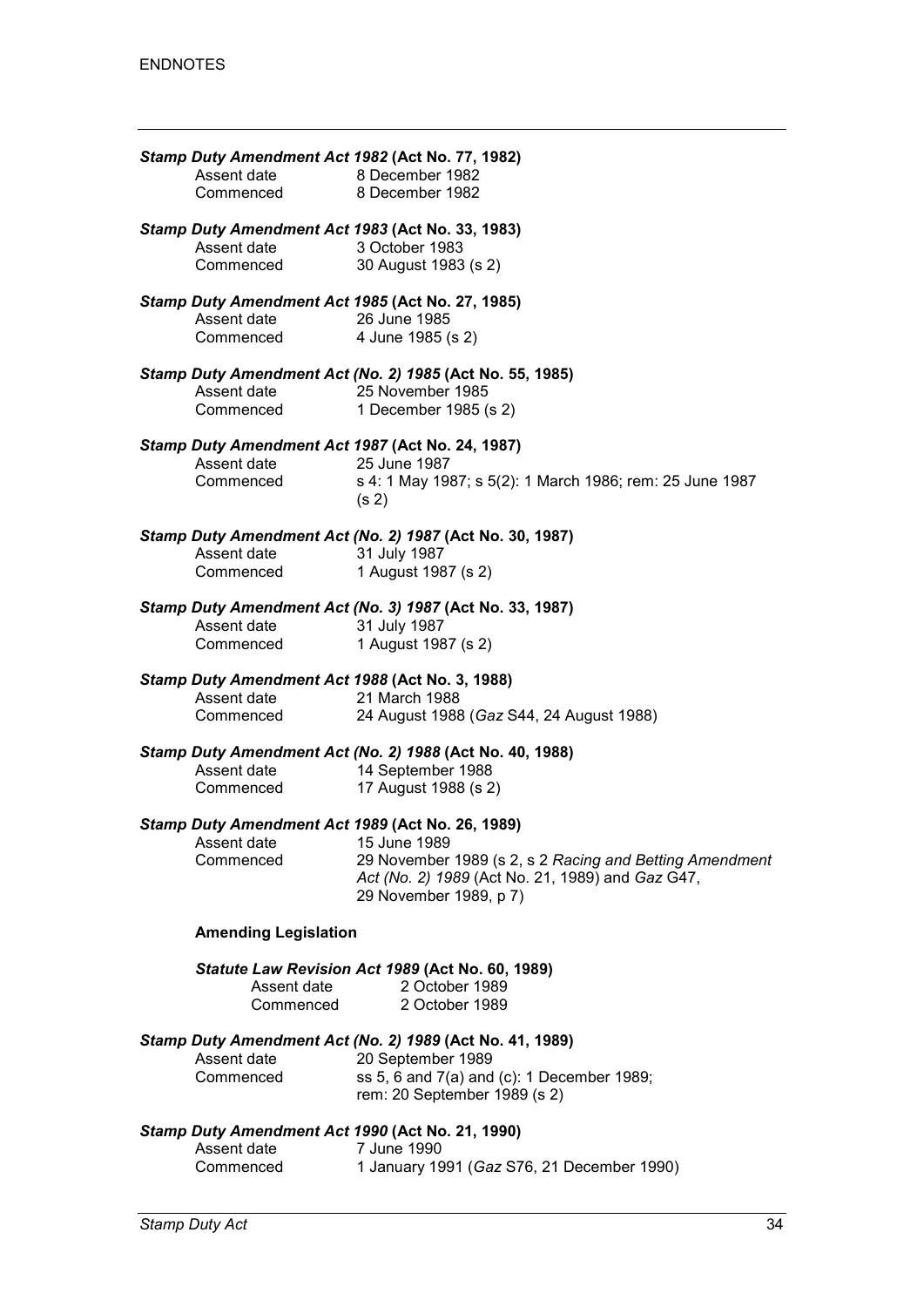|                             | Stamp Duty Amendment Act 1991 (Act No. 25, 1991)                                                                            |
|-----------------------------|-----------------------------------------------------------------------------------------------------------------------------|
| Assent date                 | 11 June 1991                                                                                                                |
| Commenced                   | s 5(p): 1 July 1992; rem: 1 July 1991 (s 2)                                                                                 |
| <b>Amending Legislation</b> |                                                                                                                             |
| Assent date<br>Commenced    | Statute Law Revision Act 1994 (Act No. 50, 1994)<br>20 September 1994<br>20 September 1994                                  |
|                             | Stamp Duty Amendment Act (No. 2) 1991 (Act No. 78, 1991)                                                                    |
| Assent date<br>Commenced    | 17 December 1991<br>1 January 1992 (s 2 and s 2 Taxation (Administration)<br>Amendment Act (No. 2) 1991 (Act No. 80, 1991)) |
|                             | Stamp Duty Amendment Act 1992 (Act No. 51, 1992)                                                                            |
| Assent date<br>Commenced    | 18 September 1992<br>1 July 1992 (s 2 and s 2 Taxation (Administration)<br>Amendment Act 1992 (Act No. 52, 1992))           |
| (Act No. 28, 1993)          | <b>Public Sector Employment and Management (Consequential Amendments) Act 1993</b>                                          |
| Assent date                 | 30 June 1993                                                                                                                |
| Commenced                   | 1 July 1993 (s 2, s 2 Public Sector Employment and<br>Management Act 1993 (Act No. 11, 1993) and Gaz S53,<br>29 June 1993)  |
|                             | Stamp Duty Amendment Act 1993 (Act No. 50, 1993)                                                                            |
| Assent date                 | 27 September 1993                                                                                                           |
| Commenced                   | 1 October 1993 (s 2)                                                                                                        |
|                             | Stamp Duty Amendment Act 1994 (Act No. 41, 1994)                                                                            |
| Assent date                 | 30 June 1994                                                                                                                |
| Commenced                   | 1 July 1994 (s 2)                                                                                                           |
|                             | Stamp Duty Amendment Act (No. 2) 1994 (Act No. 70, 1994)                                                                    |
| Assent date                 | 15 December 1994                                                                                                            |
| Commenced                   | 15 December 1994                                                                                                            |
|                             | Stamp Duty Amendment Act 1995 (Act No. 31, 1995)                                                                            |
| Assent date                 | 26 June 1995                                                                                                                |
| Commenced                   | 1 July 1995 (s 2)                                                                                                           |
|                             | Stamp Duty Amendment Act (No. 2) 1995 (Act No. 48, 1995)                                                                    |
| Assent date                 | 15 November 1995                                                                                                            |
| Commenced                   | 1 July 1995 (s 2)                                                                                                           |
|                             | Stamp Duty Amendment Act 1998 (Act No. 20, 1998)                                                                            |
| Assent date                 | 30 March 1998                                                                                                               |
| Commenced                   | 30 March 1998                                                                                                               |
|                             | Stamp Duty Amendment Act 1999 (Act No. 39, 1999)                                                                            |
| Assent date                 | 31 August 1999                                                                                                              |
| Commenced                   | 31 August 1999                                                                                                              |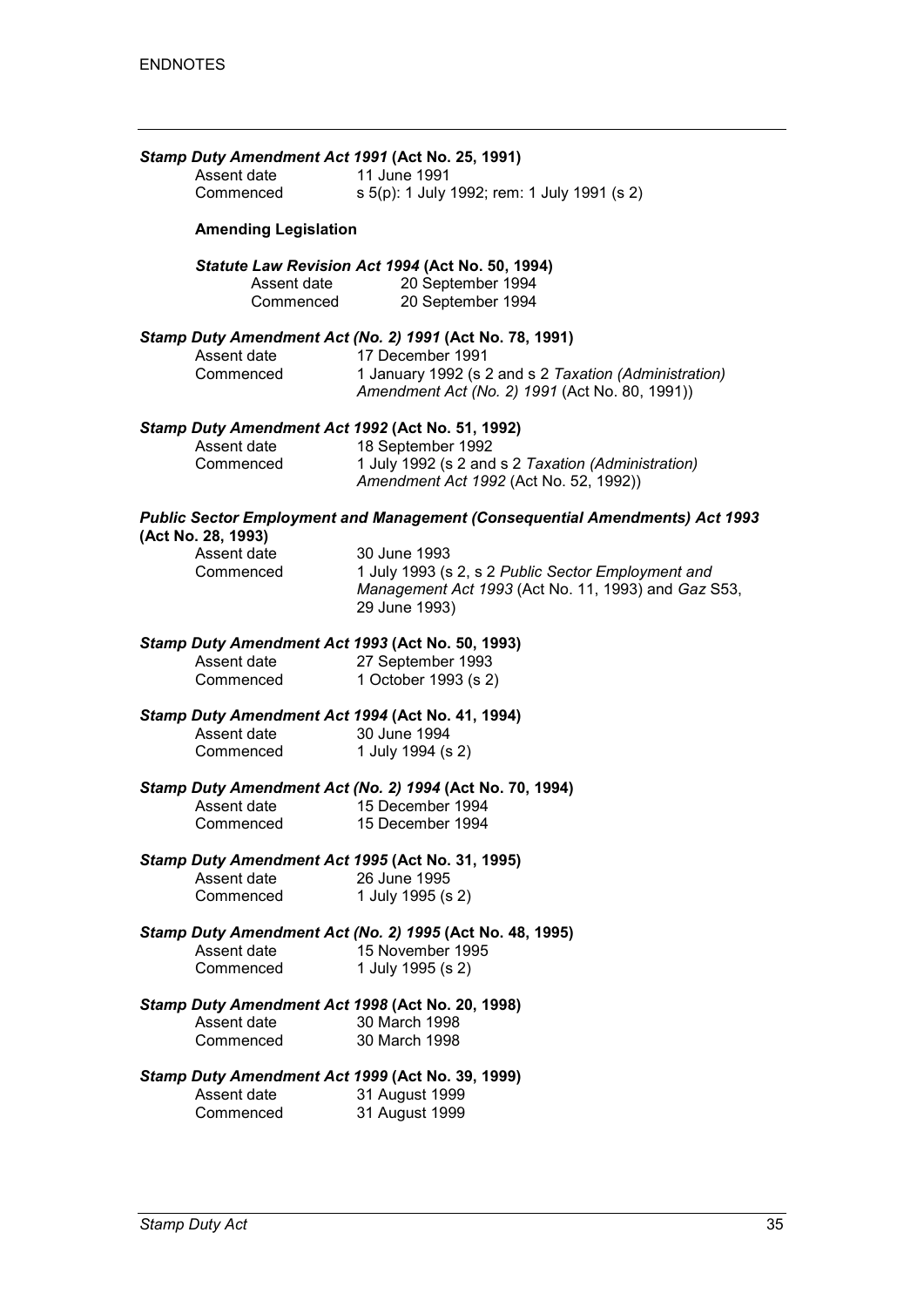|               |                                                 | Stamp Duty Amendment Act (No. 2) 1999 (Act No. 49, 1999)                                                         |
|---------------|-------------------------------------------------|------------------------------------------------------------------------------------------------------------------|
|               | Assent date                                     | 16 November 1999                                                                                                 |
|               | Commenced                                       | 10 June 1999 (s 2)                                                                                               |
|               |                                                 |                                                                                                                  |
|               | Assent date                                     | Financial Relations Agreement (Consequential Provisions) Act 2000 (Act No. 32, 2000)<br>27 June 2000             |
|               | Commenced                                       | pts 5 and 6: 1 July 2001; rem: 1 July 2000 (s 2(2) and (3))                                                      |
|               |                                                 | Stamp Duty Amendment Act 2000 (Act No. 35, 2000)                                                                 |
|               | Assent date                                     | 27 June 2000                                                                                                     |
|               | Commenced                                       | pt 1: 27 June 2000; pts 2 – 8: 1 July 2000; pt 9: 16 May 2000<br>(s <sub>2</sub> )                               |
|               | Statute Law Revision Act 2001 (Act No. 3, 2001) |                                                                                                                  |
|               | Assent date                                     | 22 March 2001                                                                                                    |
|               | Commenced                                       | 22 March 2001                                                                                                    |
|               |                                                 | Stamp Duty Amendment Act 2001 (Act No. 48, 2001)                                                                 |
|               | Assent date                                     | 19 July 2001                                                                                                     |
|               | Commenced                                       | s 7(1): 29 May 2001; ss 4 – 6 and 7(2): 1 July 2001 (s 2)                                                        |
|               |                                                 | Stamp Duty Amendment Act 2002 (Act No. 51, 2002)                                                                 |
|               | Assent date                                     | 10 October 2002                                                                                                  |
|               | Commenced                                       | ss 4 and 6(f): 20 August 2002; rem: 10 October 2002 (s 2)                                                        |
|               |                                                 | Stamp Duty Amendment Act 2003 (Act No. 35, 2003)                                                                 |
|               | Assent date                                     | 30 June 2003                                                                                                     |
|               | Commenced                                       | s 5(a) and (b): 27 May 2003; rem: 1 July 2003 (s 2)                                                              |
| No. 41, 2003) |                                                 | <b>Commercial Passenger (Road) Transport (Consequential Amendments) Act 2003 (Act</b>                            |
|               | Assent date                                     | 7 July 2003                                                                                                      |
|               | Commenced                                       | 1 August 2003 (Gaz G30, 30 July 2003, p 2)                                                                       |
|               |                                                 | Law Reform (Gender, Sexuality and De Facto Relationships) Act 2003 (Act No. 1, 2004)                             |
|               | Assent date                                     | 7 January 2004                                                                                                   |
|               | Commenced                                       | 17 March 2004 (Gaz G11, 17 March 2004, p 8)                                                                      |
|               |                                                 | Stamp Duty Amendment Act 2004 (Act No. 29, 2004)                                                                 |
|               | Assent date                                     | 28 April 2004                                                                                                    |
|               | Commenced                                       | s 4(b): 10 November 2003 (s 2(1)); s 6: 17 March 2004<br>(s 2(2), s 2 Law Reform (Gender, Sexuality and De Facto |
|               |                                                 | Relationships) Act 2003 (Act No. 1, 2004) and Gaz G11,                                                           |
|               |                                                 | 17 March 2004, p 8); rem: 1 July 2004 (s 2(3))                                                                   |
|               |                                                 |                                                                                                                  |
|               |                                                 | Stamp Duty Amendment Act (No. 2) 2004 (Act No. 40, 2004)                                                         |
|               | Assent date<br>Commenced                        | 6 July 2004                                                                                                      |
|               |                                                 | pt 2: 18 May 2004; pts 3 and 4: 1 July 2004; rem: 6 July 2004<br>(s <sub>2</sub> )                               |
|               | Housing Amendment Act 2005 (Act No. 17, 2005)   |                                                                                                                  |
|               | Assent date                                     | 5 May 2005                                                                                                       |
|               | Commenced                                       | pt 3: 30 June 2004; rem: 5 May 2005 (s 2)                                                                        |
|               |                                                 |                                                                                                                  |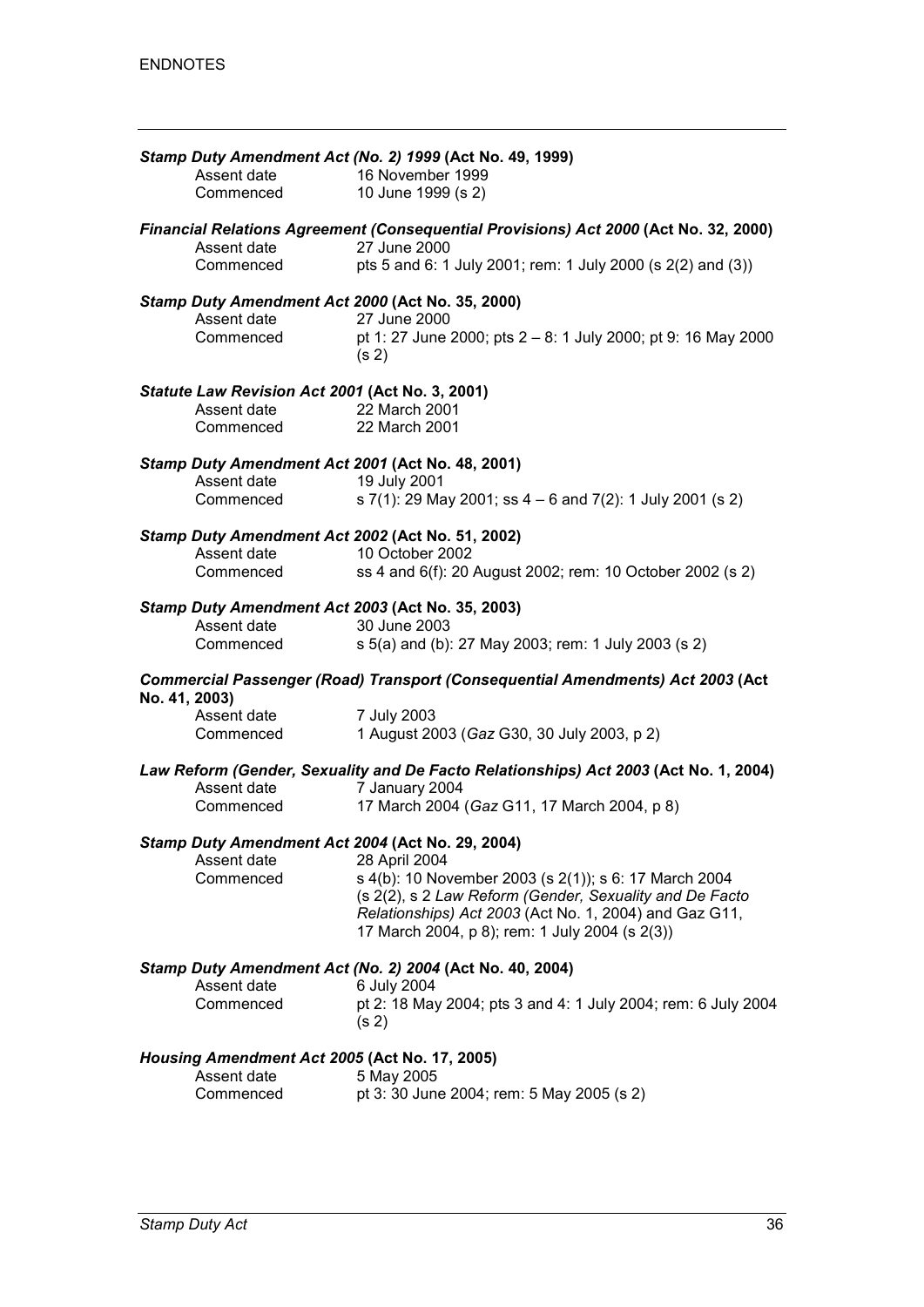#### *Stamp Duty Amendment Act 2005* **(Act No. 29, 2005)**

| Assent date | 18 July 2005                                                |
|-------------|-------------------------------------------------------------|
| Commenced   | s 3, pts 2, 3 and 8: 3 May 2005; pts 4 and 5: 20 June 2005; |
|             | pts 6 and 7: 1 July 2005; rem: 18 July 2005 (s 2)           |

# *Treasury Legislation and Consequential Amendment Act 200* **(Act No. 19, 2006)**

| Assent date | $\blacksquare$ . The state of the state of the state of the state of the state of the state of the state of the state of the state of the state of the state of the state of the state of the state of the state of the state of the<br>28 June 2006 |
|-------------|------------------------------------------------------------------------------------------------------------------------------------------------------------------------------------------------------------------------------------------------------|
| Commenced   | pt 1: 28 June 2006; pt 2: 2 May 2006; rem: 1 July 2006 (s 2)                                                                                                                                                                                         |

#### *Revenue (Budget Initiatives) Amendment Act 2007* **(Act No. 12, 2007)**

| Assent date | 30 June 2007                                                    |
|-------------|-----------------------------------------------------------------|
| Commenced   | pt 2, div 2 and pt 3, div 2: 1 May 2007; rem: 1 July 2007 (s 2) |

#### **3 SAVINGS AND TRANSITIONAL PROVISIONS**

- s 4 *Stamp Duty Act (No. 2) 1978* (Act No. 94, 1978)
- s 5 *Stamp Duty Act (No. 4) 1978* (Act No. 13, 1979)
- s 4 *Stamp Duty Amendment Act 1981* (Act No. 66, 1981)
- s 7 *Stamp Duty Amendment Act 1993* (Act No. 50, 1993)
- s 4 *Stamp Duty Amendment Act 1995* (Act No. 31, 1995)
- s 5 S*tamp Duty Amendment Act (No. 2) 1995* (Act No. 31, 1995)
- s 10 and 11 *Financial Relations Agreement (Consequential Provisions) Act 2000* (Act No. 32, 2000)
- s 7 *Stamp Duty Amendment Act 2000* (Act No. 35, 2000)
- s 4(2) and (3) *Stamp Duty Amendment Act 2003* (Act No. 35, 2003)
- s 50 *Law Reform (Gender, Sexuality and De Facto Relationships) Act 2003* (Act No. 1, 2004)
- s 7 *Stamp Duty Amendment Act 2004* (Act No. 29, 2004)

#### **4 LIST OF AMENDMENTS**

| It<br>pt 1 hdg<br>$ss 1 - 2$<br>s <sub>3</sub> | amd No. 30, 1987, s 9<br>ins No. 29, 2005, s 14<br>amd No. 30, 1987, s 9<br>amd No. 30, 1987, s 9; No. 40, 1988, s 4<br>sub No. 41, 1989, s 4 |
|------------------------------------------------|-----------------------------------------------------------------------------------------------------------------------------------------------|
| pt 2 hdg                                       | ins No. 29, 2005, s 15                                                                                                                        |
| s 4                                            | amd No. 30, 1987, s 9                                                                                                                         |
| s 6                                            | amd No. 73, 1979, s 3; No. 66, 1981, s 5; No. 77, 1982, s 3; No. 30, 1987,                                                                    |
|                                                | ss 4 and 9; No. 40, 1988, s 5; No. 41, 1989, s 5; No. 50, 1993, s 4; No. 39,<br>1999, s3                                                      |
| s 6A                                           | ins No. 77, 1982, s 4                                                                                                                         |
| s 6B                                           | ins No. 48, 2001, s 4                                                                                                                         |
| s 7                                            | amd No. 41, 1989, s 6                                                                                                                         |
|                                                | sub No. 70, 1994, s 2                                                                                                                         |
| s <sub>8</sub>                                 | amd No. 157, 1979, s 4; No. 30, 1987, s 5; No. 40, 1988, s 6; No. 25, 1991,                                                                   |
|                                                | s 4                                                                                                                                           |
|                                                | rep No. 78, 1991, s 3                                                                                                                         |
|                                                | ins No. 48, 2001, s 5                                                                                                                         |
|                                                | amd No. 19, 2006, s 89                                                                                                                        |
| s 8A                                           | ins No. 77, 1982, s 5                                                                                                                         |
|                                                | sub No. 30, 1987, s 6                                                                                                                         |
|                                                | amd No. 78, 1991, s 4                                                                                                                         |